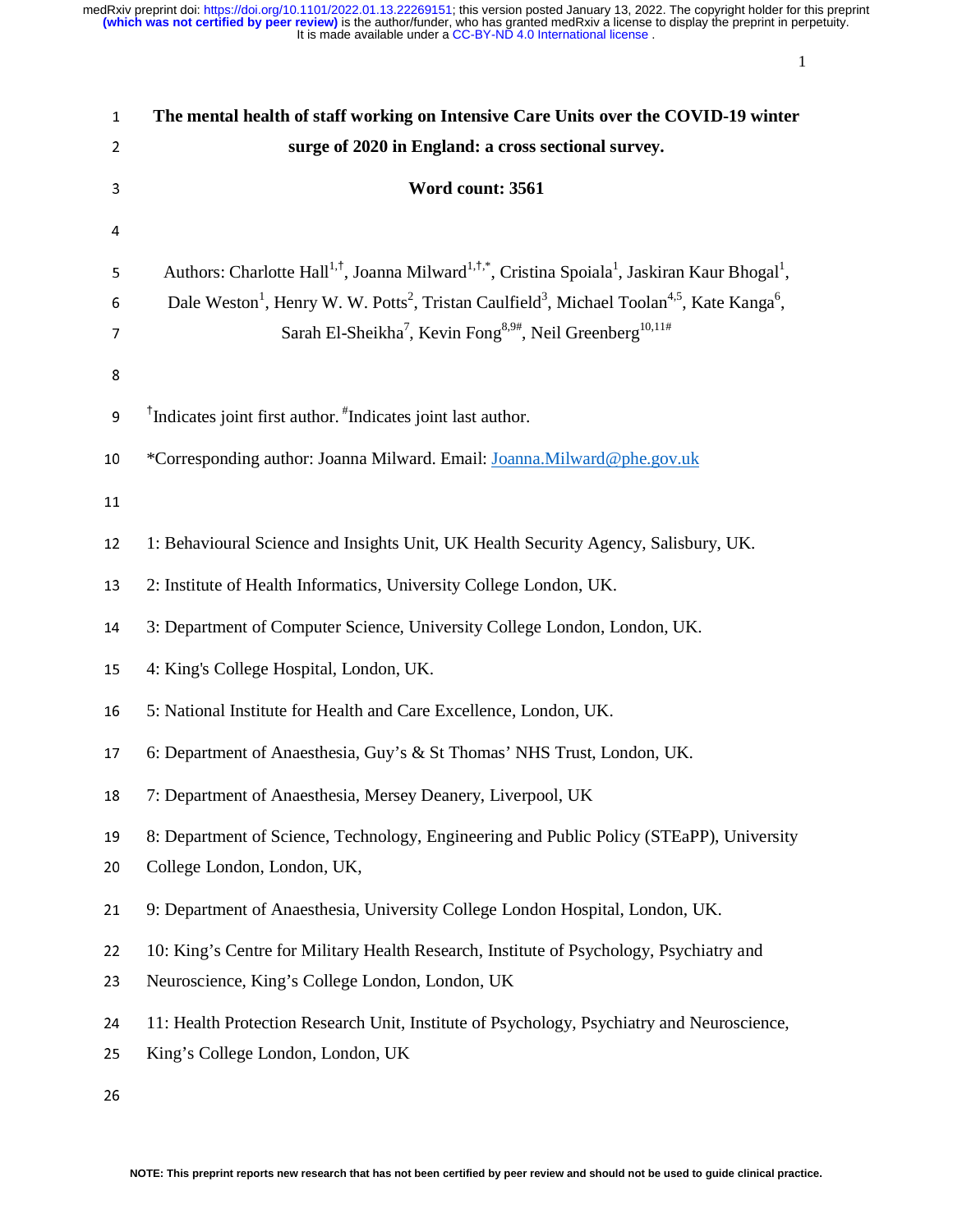| $27\,$     |                                                                                   |
|------------|-----------------------------------------------------------------------------------|
| 28         | Keywords: COVID-19, Intensive Care, Mental Health, PTSD, Presenteeism, Healthcare |
| 29         | worker, Functional impairment.                                                    |
| 30         |                                                                                   |
| 31         |                                                                                   |
| 32         |                                                                                   |
| 33         |                                                                                   |
| 34         |                                                                                   |
| 35         |                                                                                   |
| 36         |                                                                                   |
| 37         |                                                                                   |
| 38         |                                                                                   |
| 39         |                                                                                   |
| 40         |                                                                                   |
| 41         |                                                                                   |
| 42         |                                                                                   |
| 43         |                                                                                   |
| 44         |                                                                                   |
| 45         |                                                                                   |
| ${\bf 46}$ |                                                                                   |
| 47         |                                                                                   |
| $\bf 48$   |                                                                                   |
| 49         |                                                                                   |
| 50         |                                                                                   |
| 51         |                                                                                   |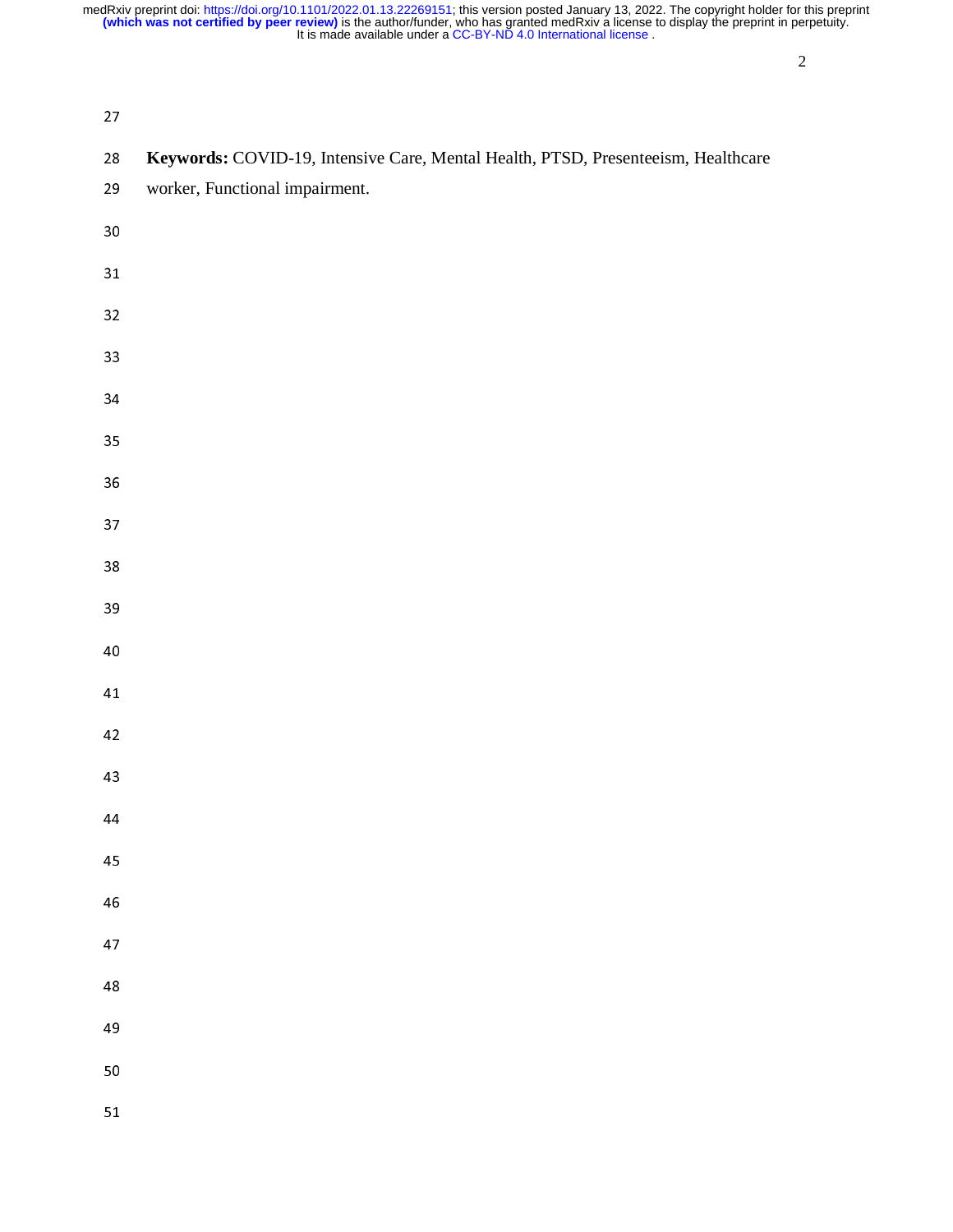| 52 | Abstract                                                                                          |  |  |  |  |
|----|---------------------------------------------------------------------------------------------------|--|--|--|--|
| 53 | Background: The COVID-19 pandemic generated a surge of critically ill patients greater            |  |  |  |  |
| 54 | than the NHS' capacity. Additionally, there have been multiple well-documented impacts            |  |  |  |  |
| 55 | associated with the national COVID-19 pandemic surge on ICU workers, including an                 |  |  |  |  |
| 56 | increased prevalence of mental health disorders on a scale potentially sufficient to impair       |  |  |  |  |
| 57 | high-quality care delivery.                                                                       |  |  |  |  |
| 58 | Aim: To identify prevalence of probable mental health disorders and functional impairment.        |  |  |  |  |
| 59 | As well as establish demographic and professional predictors of probable mental health            |  |  |  |  |
| 60 | disorders and functional impairment in ICU staff between November 2020 to April 2021.             |  |  |  |  |
| 61 | Methods: English ICU staff were surveyed before, during and after the winter 2020/2021            |  |  |  |  |
| 62 | surge using a survey which comprised of validated measures of mental health.                      |  |  |  |  |
| 63 | Results: 6080 surveys were completed, by nurses (57.5%), doctors (27.9%), and other               |  |  |  |  |
| 64 | healthcare staff (14.5%). Reporting probable mental health disorders increased from 51%           |  |  |  |  |
| 65 | (prior to), to 64% (during) and then dropped to 46% (after). Younger, less experienced and        |  |  |  |  |
| 66 | nursing staff were most likely to report probable mental health disorders. Additionally, during   |  |  |  |  |
| 67 | and after the winter, over 50% of participants met threshold criteria for functional              |  |  |  |  |
| 68 | impairment. Staff who reported probable post-traumatic stress disorder, anxiety or depression     |  |  |  |  |
| 69 | were more likely to meet threshold criteria for functional impairment.                            |  |  |  |  |
| 70 | <b>Conclusions:</b> The winter of 2020/2021 was associated with an increase in poor mental health |  |  |  |  |
| 71 | outcomes and functional impairment during a period of peak caseload. These effects are            |  |  |  |  |
| 72 | likely to impact on patient care outcomes and the longer-term resilience of the healthcare        |  |  |  |  |
| 73 | workforce.                                                                                        |  |  |  |  |
| 74 |                                                                                                   |  |  |  |  |
| 75 |                                                                                                   |  |  |  |  |
| 76 |                                                                                                   |  |  |  |  |
| 77 |                                                                                                   |  |  |  |  |
| 78 |                                                                                                   |  |  |  |  |
| 79 |                                                                                                   |  |  |  |  |
| 80 |                                                                                                   |  |  |  |  |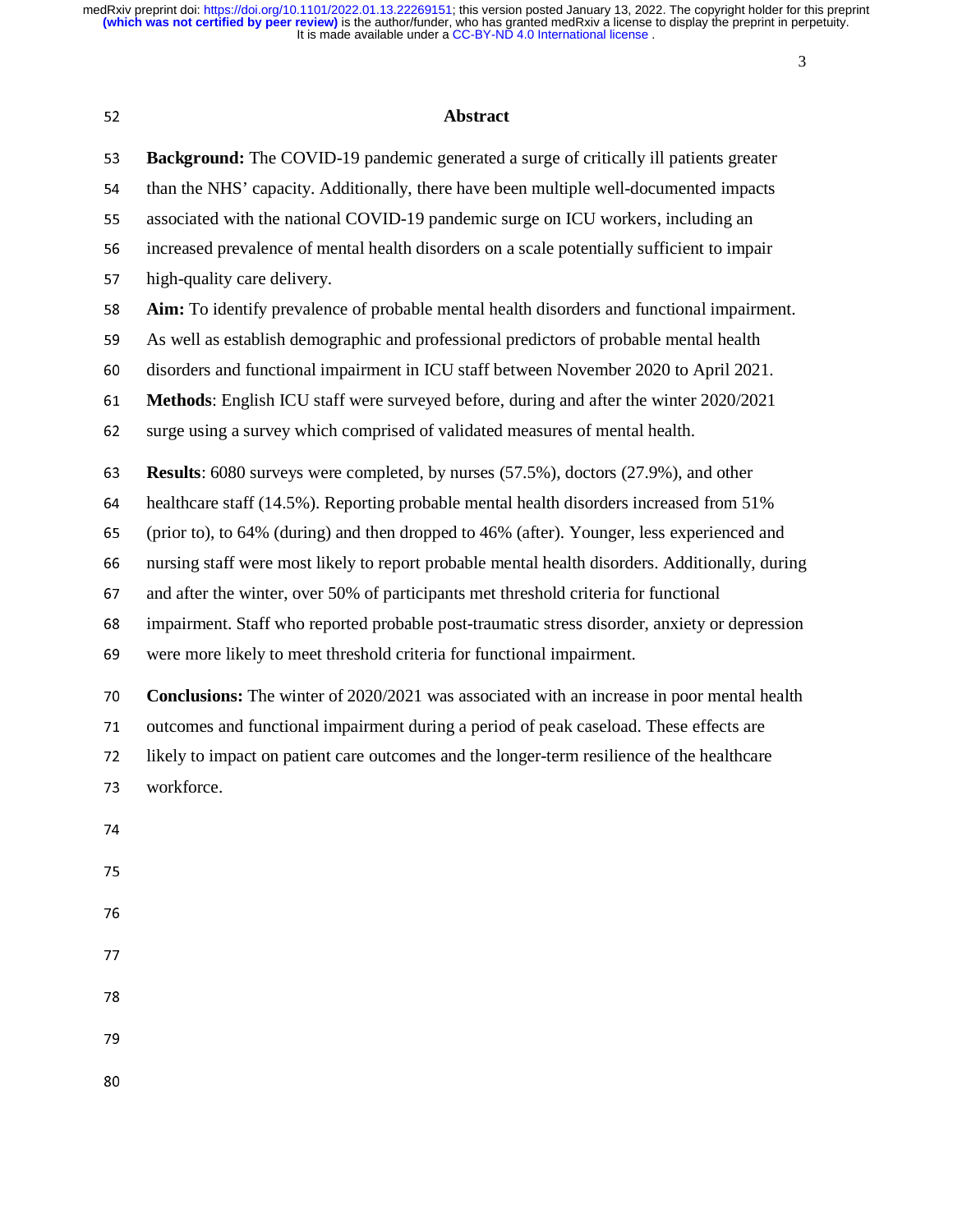4

# <sup>81</sup>**Introduction**

82 Psychological distress has increased in the general population over the course of the COVID-83 19 pandemic<sup>1</sup> with key workers reporting higher rates of probable mental health disorders  $\theta$  than the general population.<sup>2</sup> Healthcare workers, particularly those working on the frontline, 85 have experienced high rates of mental health challenges such as depression, anxiety, stress, 86 and burnout<sup>3-7</sup>. Furthermore, health and social care workers were already reporting high 87 levels of pre-existing mental health disorders that may have increased their risk of experiencing mental health during a public health emergency.4 <sup>88</sup> 89 During the pandemic, staff working on intensive care units (ICUs), including doctors, nurses, <sup>90</sup>and other healthcare professionals, have arguably been the most directly impacted by the 91 surge in critically ill COVID-19 patients. Nurses appear to have been particularly exposed 92 and have reported higher rates of symptoms consistent with common mental disorders and 93 post-traumatic stress disorder (PTSD) compared to other ICU staff. $8$  During the pandemic, <sup>94</sup>ICU staff have faced a constellation of specific stressors. These include the perceived risk to 95 their own health from exposure to COVID-19, very high mortality rates among the patients in 96 their care, $\degree$  reduced staffing ratios, shortages of personal protective equipment and the need to 97 work beyond their level of seniority.<sup>10</sup> 98 Poor mental health of ICU staff has the potential to impact the quality and safety of patient 99 care. The phenomenon of presenteeism, in which staff continue to work while functionally 100 impaired by the state of their mental health, may lead to an increased risk of errors and poorer 101 performance, which in turn may impact the quality and safety of patient care.<sup>11, 12</sup> 102 With COVID-19, and the backlog of care resulting from the pandemic, exerting ongoing 103 pressures on ICU resources, it is important to understand how the mental health of ICU 104 workers has been impacted. This is essential in the identification of risk factors in this 105 population, to help ensure that appropriate support is made available for all,  $^{13}$  and to inform 106 future pandemic planning. 107 Building on the initial ICU mental health survey conducted by Greenberg et al., $^8$  which found 108 substantial rates of probable mental health disorders in ICU staff, this study analysed data

109 from three subsequent timepoints of the survey corresponding to before, during and after the

110 peak of the COVID-19 winter 2020/2021 surge in England, to explore the impact of this

111 surge on the mental wellbeing of staff working in ICUs.<sup>14</sup>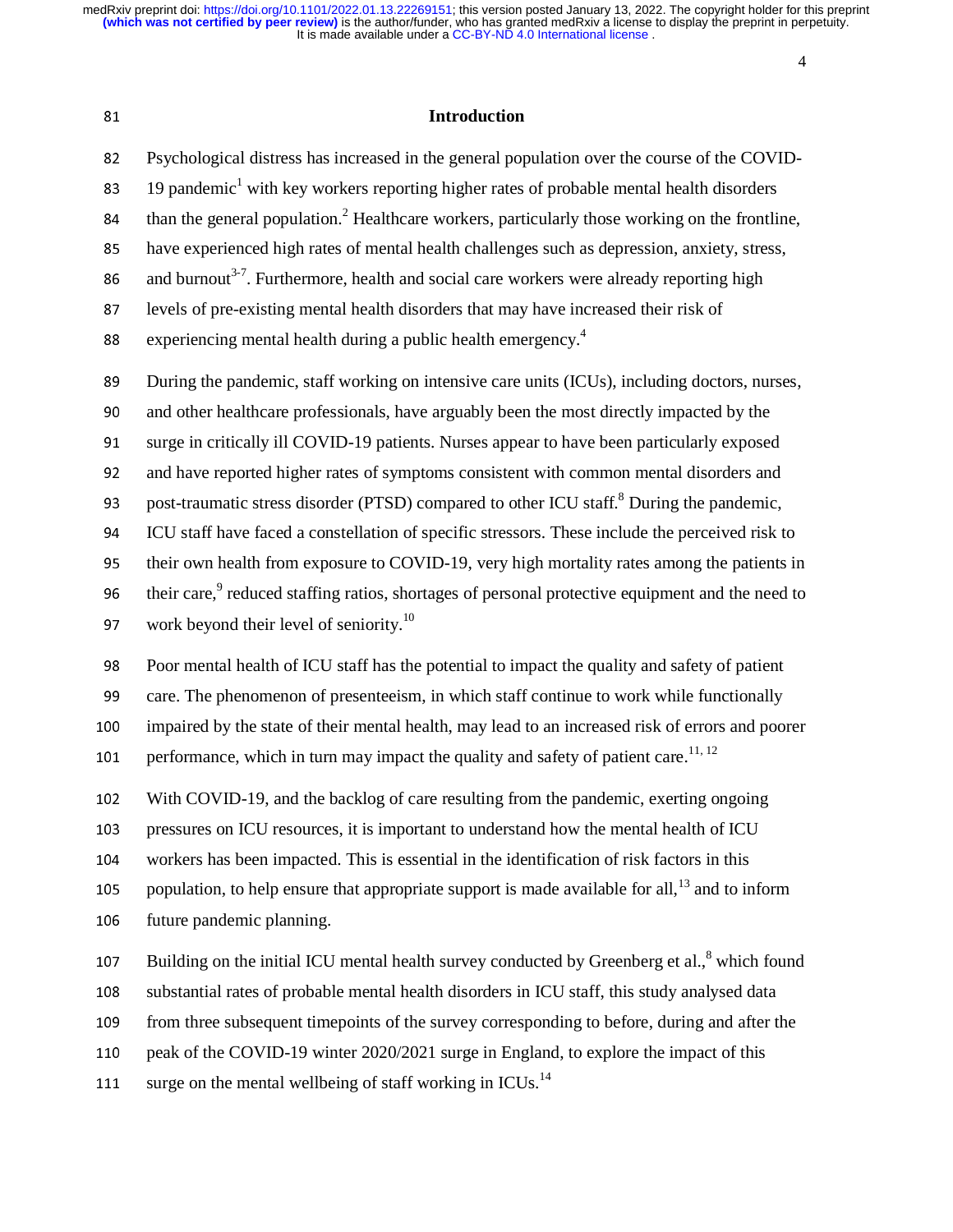| 112 | Therefore, the current study aimed to: describe the prevalence of five mental health |
|-----|--------------------------------------------------------------------------------------|
|     |                                                                                      |

- 113 outcomes: probable depression, probable PTSD, probable general anxiety disorder, and
- 114 problem drinking, in ICU staff over the winter 2020/2021 surge in England; explore
- 115 demographic and professional predictors of poorer mental health outcomes in ICU staff over
- 116 the 2020/2021 winter surge in England; describe the prevalence of functional impairment in
- 117 ICU staff over the 2020/2021 winter surge in England; and, explore demographic and
- 118 professional predictors of functional impairment in ICU staff over the 2020/2021 winter
- 119 surge in England.
- 
- 
-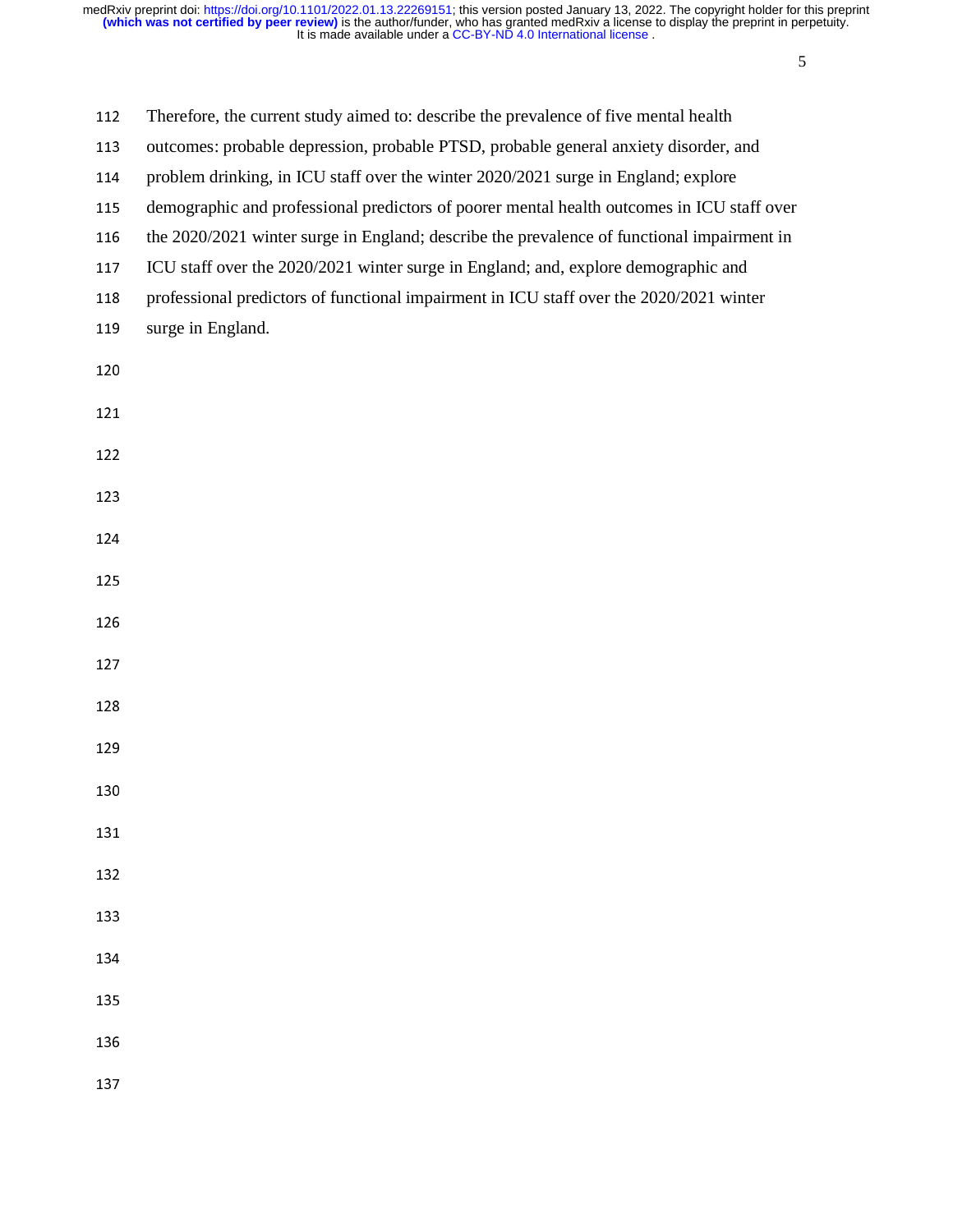6

#### <sup>139</sup>**Study setting**

- <sup>140</sup>An online cross-sectional survey was designed and run in 56 English ICUs, which
- 141 experienced a surge in adult patients, above their formally commissioned baseline. Collection
- 142 occurred across three time points: before the peak  $19<sup>th</sup>$  November to  $17<sup>th</sup>$  December 2020;
- 143 during the peak  $26^{th}$  January  $17^{th}$  February 2021; and after the peak  $14^{th}$  April  $24^{th}$  May
- <sup>144</sup>2021. These data collection points were part of an ongoing service evaluation of ICU staff's
- 145 mental health which commenced in June  $2020$ .<sup>8</sup>
- 146 This study was approved by the Psychiatry, Nursing and Midwifery Research Ethics
- 147 Subcommittee, King's College London reference number: MOD-20/21-18162.
- <sup>148</sup>The 56 NHS hospitals which provided data comprised of District General Hospitals,
- 149 Teaching Hospitals and Quaternary Paediatric Hospitals. The selection process reflected
- <sup>150</sup>hospitals utilising surge capacity and hospitals receiving or making use of interhospital
- 151 transfers as part of mutual aid support between neighbouring units. Where possible, data for
- 152 hospital baseline ICU bed number (as declared in 2020, immediately prior to the pandemic)
- 153 and actual maximum occupancy during COVID-19 was collected. All surveyed units
- 154 exceeded 100% of their baseline ICU capacity during the winter 2020/2021 surge.

#### <sup>155</sup>**Survey design**

- 156 Data were collected via an anonymised web-based survey, designed to be completed in less
- 157 than 5 minutes, comprising validated questionnaires assessing mental health status and
- 158 psychological well-being. Participants were aware that their participation was voluntary, their
- 159 data would be anonymised, they were free to stop at any point during the completion of the
- 160 study and any incomplete surveys would be discarded. The Lime Survey tool
- <sup>161</sup>(https://www.limesurvey.org/) was used to build the survey and hosted on a dedicated secure
- 162 university server.

#### <sup>163</sup>**Survey distribution**

- <sup>164</sup>Circulation and completion of the survey was encouraged through engagement with clinical
- 165 leads in each of the intensive care units. The survey was distributed through departmental
- 166 email and messaging groups. All staff working in ICUs (doctors, nurses, and other healthcare
- 167 professionals) were eligible to take part. Due to the recruitment method, the size of the

<sup>138</sup>**Method**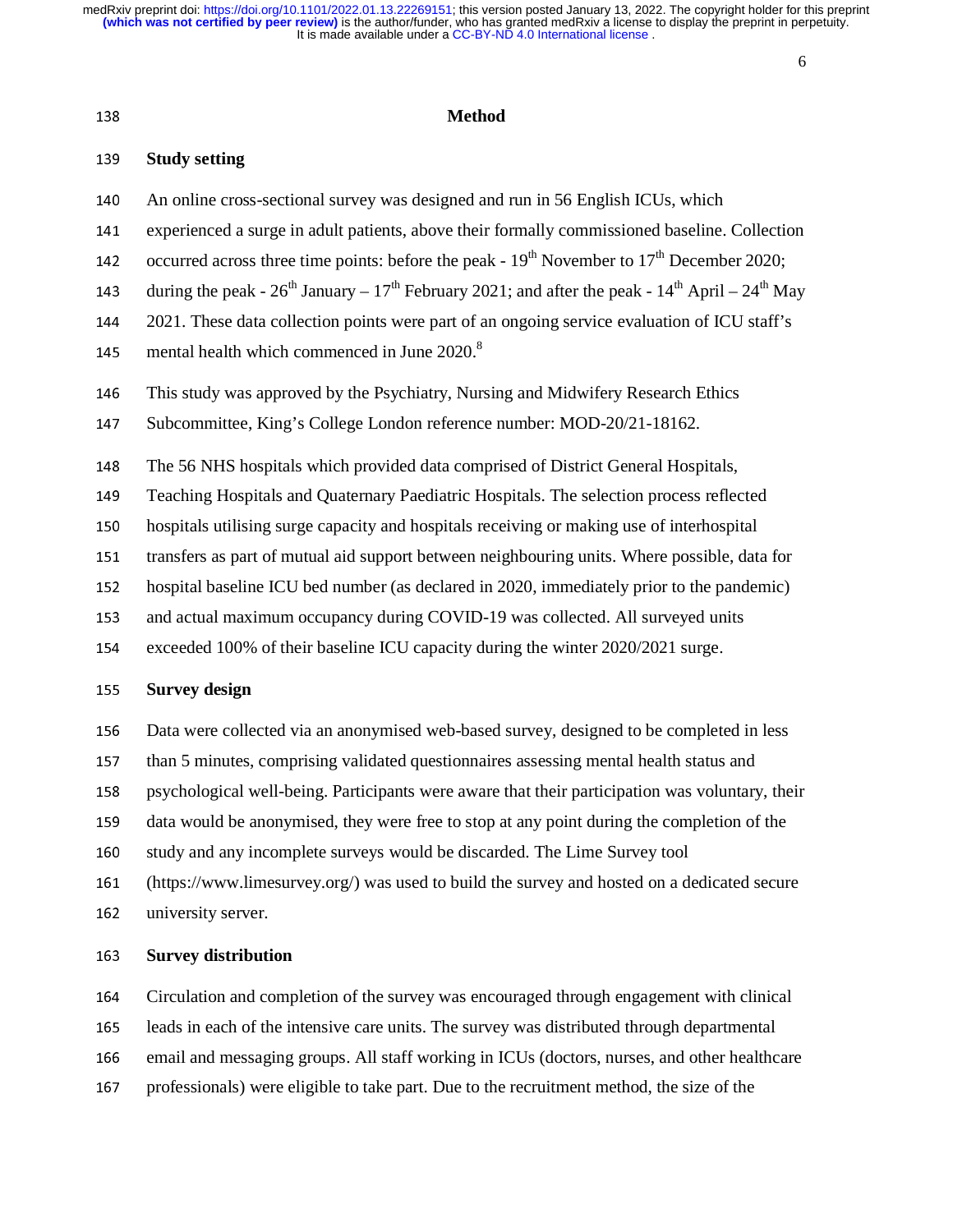7

168 sample was determined by the participants who chose to complete the survey. Individual

169 respondents could not be followed across timepoints as the survey was anonymous in order to

170 reduce barriers to reporting.<sup>15,16</sup> No participant data were excluded. Figure 1 displays a

171 participant flow chart.

# <sup>172</sup>**[INSERT FIGURE 1 HERE]**

<sup>173</sup>**Collected variables and outcome definitions** 

174 Demographic data collected included age, gender, job role and seniority. Doctors who were

175 graded FY 1-2, ST 3-4, ST 5-6, ST 6-7 were classed as junior staff (staff still in training) and

176 consultant and senior associate specialists as senior staff. Nurses in Band 5 (i.e. those newly

177 qualified or staff nurses) or Band 6 (i.e. those who are nursing specialists or senior nurses)

178 were classed as junior, with Band 7 (i.e. those who are advanced nurses or nurse

179 practitioners) or higher (e.g. Matrons) classed as seniors.

<sup>180</sup>The following measures, for which binary outcomes were set following cut-off scores to

181 indicate a case, were used; the 9-item Patient Health Questionnaire (PHQ-9) with a score of

182 > 9 indicating probable moderate depression and  $>19$  probable severe depression;<sup>17</sup> the 6-item

183 Post-Traumatic Stress Disorder checklist (PCL-6) with a score of  $>17$  indicating the presence

184 of probable PTSD;<sup>18</sup> AUDIT-C with a score of  $>7$  indicating problem drinking;<sup>19</sup> the 7-item

185 Generalized Anxiety Disorder (GAD) scale with a score >9 indicating a probable moderate

186 anxiety disorder and  $>15$  indicating probable severe anxiety disorder.<sup>20</sup> The primary variable

<sup>187</sup>was defined, any mental disorder (AMD), which referred to those meeting the threshold

188 criteria for at least one of the following probable mental disorders: moderate or severe

189 anxiety, moderate or severe depression, problem drinking, or PTSD.

<sup>190</sup>The Work and Social Adjustment Scale (WSAS) was added to the survey during the surge,

191 therefore data is only available for the timepoints during and after the peak. The scale is

192 based on how much an individual's ability to carry out day-to-day tasks is impacted by an

<sup>193</sup>identified problem in their lives (e.g. "*Because of the way I feel my ability to work is* 

<sup>194</sup>*impaired*"), and consists of 5 items answered on an 8-point Likert scale. A score of >20

195 indicated severe psychopathology-related functional impairment and a score of >10 indicated

196 moderate functional impairment.<sup>14</sup>

197

<sup>198</sup>**Statistics**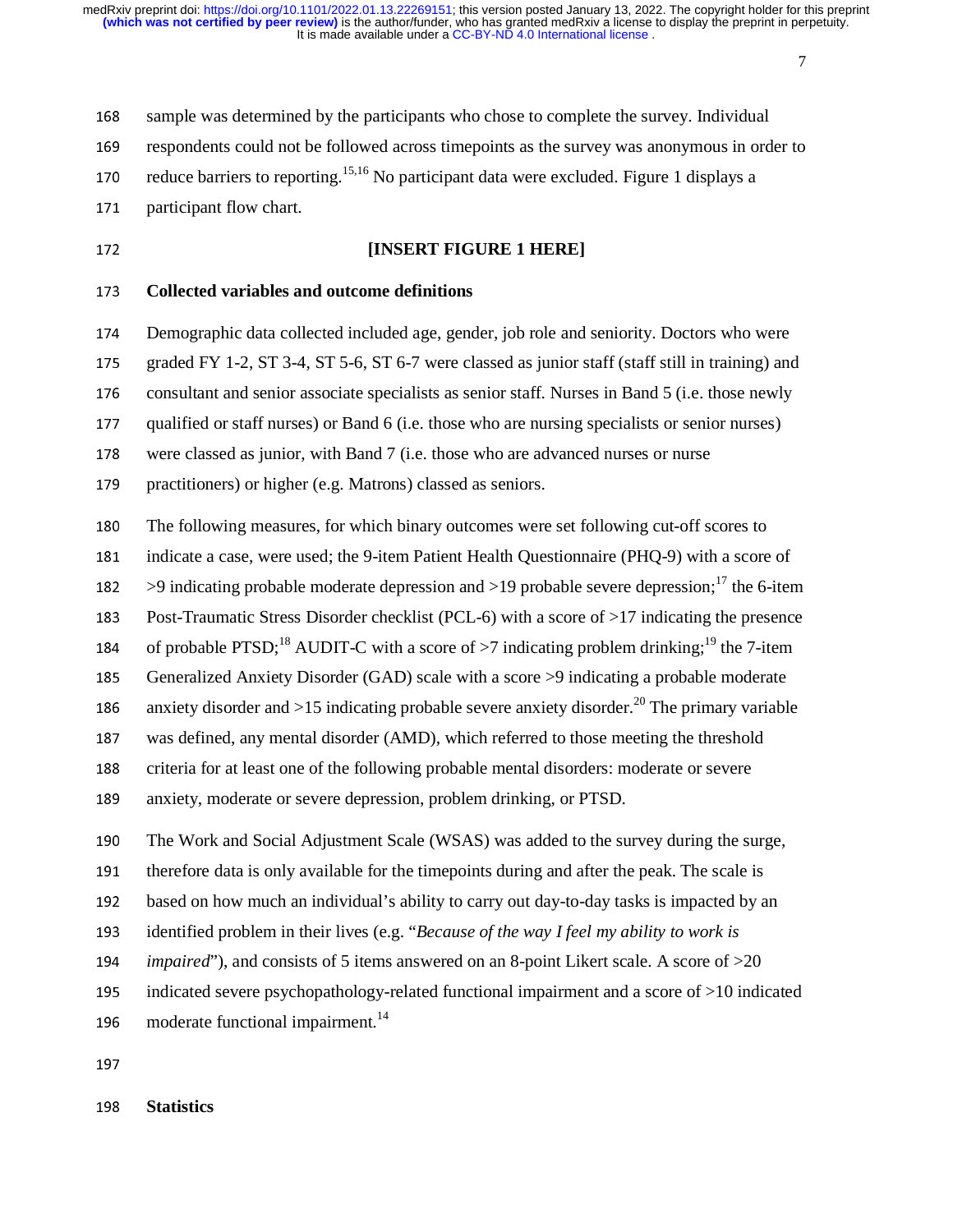8

<sup>199</sup>Using SPSS V27, descriptive statistics were plotted using counts and percentages for all <sup>200</sup>mental health outcomes across the entire sample. The various measures of psychological 201 distress were highly correlated, so one multivariable logistic regression was carried out using <sup>202</sup>AMD, with demographic (i.e. gender, age) and professional variables (i.e. role, seniority) as <sup>203</sup>predictors. A second multivariable logistic regression was carried out for Work and Social <sup>204</sup>Adjustment Scale, with all probable mental health disorders, demographic and professional 205 variables entered as predictors. Because of the small sample size of other healthcare <sup>206</sup>professionals, only doctors and nurses were included in the logistic regressions. Comparator 207 groups were chosen based on expected impact (e.g. junior staff would be impacted more 208 senior staff, so senior staff became the reference category). Additionally, senior nurses were 209 compared to all others (junior nurses and all doctors), and senior doctors were compared to 210 all others (junior doctors and all nurses), as we expected that the effect of seniority might be 211 different across the professions. AMD and WSAS were visually compared across timepoints 212 using forest plots with odds ratios and confidence intervals shown. Inferential statistics 213 comparing across waves were not possible due to lack of independence of observations: as 214 the survey was completed anonymously, we could not match responses in different waves 215 that may have been from the same individuals. 216

- 217
- 218
- 219
- 220
- 221
- 222
- 223
- 224

225

226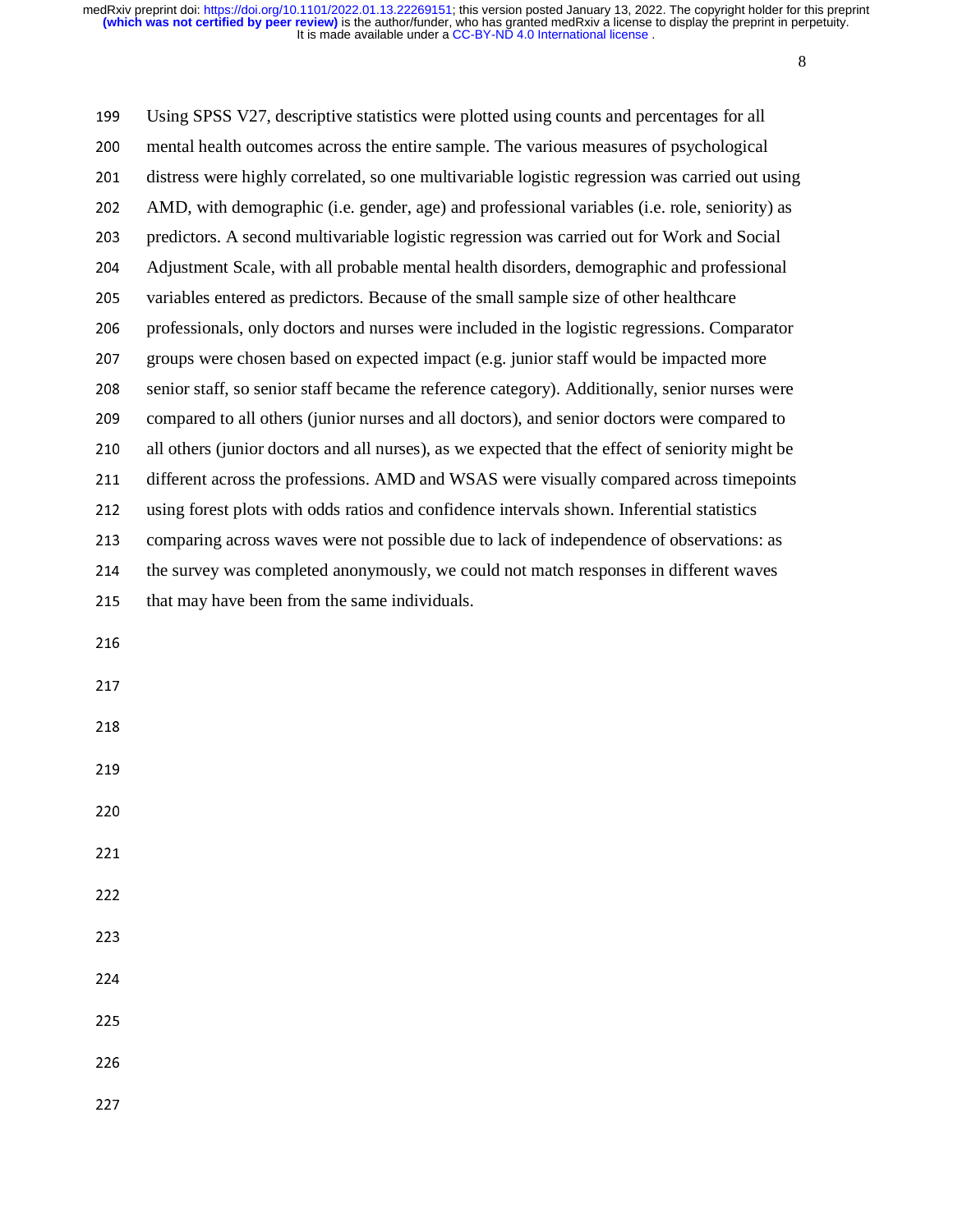9

| 228 | <b>Results</b>                                                                                    |  |  |  |
|-----|---------------------------------------------------------------------------------------------------|--|--|--|
| 229 | <b>Demographics</b>                                                                               |  |  |  |
| 230 | Table 1 displays the characteristics of the sample used within the current study. Across all      |  |  |  |
| 231 | three timepoints, most respondents were female, and the modal age group was 30-44 years           |  |  |  |
| 232 | old. Nurses comprised over 50% of the sample at all timepoints; they were mainly junior           |  |  |  |
| 233 | (Band 6 or below) and were regular ICU, rather than redeployed, staff. Doctors constituted        |  |  |  |
| 234 | around 30% of the sample; the majority were anaesthetists and of a senior level (i.e. Senior      |  |  |  |
| 235 | Associate Specialist or Consultant).                                                              |  |  |  |
| 236 |                                                                                                   |  |  |  |
| 237 | [INSERT TABLE 1 HERE]                                                                             |  |  |  |
| 238 | <b>Mental Health Measures</b>                                                                     |  |  |  |
| 239 | Prevalence                                                                                        |  |  |  |
| 240 | Figure 2 shows the percentage of ICU staff meeting the threshold criteria for all tested mental   |  |  |  |
| 241 | health measures. A clear pattern was observed across the timepoints. The prevalence of all        |  |  |  |
| 242 | tested mental disorders increased between before and during the peak (e.g. AMD 51.3%)             |  |  |  |
| 243 | [47.8-54.8] vs 64.6 [62.8-66.4]), and then decreased after the peak (e.g. AMD 45.5 [43.6-         |  |  |  |
| 244 | 47.5].                                                                                            |  |  |  |
| 245 | Probable moderate depression was the most common across all time points (before: 40.5%            |  |  |  |
| 246 | [37.1-44.0]; during 52.3% [50.4-54.2]; after: 33.9% [32.0-35.8]), followed by probable PTSD       |  |  |  |
| 247 | (before: 31.3% [28.1-34.6]; during 46.5% [44.6-48.4]; after: 28.8% [27.0-30.6]), and              |  |  |  |
| 248 | moderate anxiety (before: 29.7% [26.5-33.0]; during 43.7% [41.8-45.5]; after: 25.7% [24.0-        |  |  |  |
| 249 | $27.5$ ]).                                                                                        |  |  |  |
| 250 | [INSERT FIGURE 2 HERE]                                                                            |  |  |  |
| 251 |                                                                                                   |  |  |  |
| 252 | Adjusted outcomes                                                                                 |  |  |  |
| 253 | A multivariable logistic regression was performed to ascertain the association of age, gender,    |  |  |  |
| 254 | job role, and seniority with the likelihood that participants experienced AMD at each of the      |  |  |  |
| 255 | three timepoints. Results were relatively consistent across time. Figure 3 displays a forest plot |  |  |  |
|     |                                                                                                   |  |  |  |

256 of effect size and confidence intervals to allow visual comparison across timepoints. Older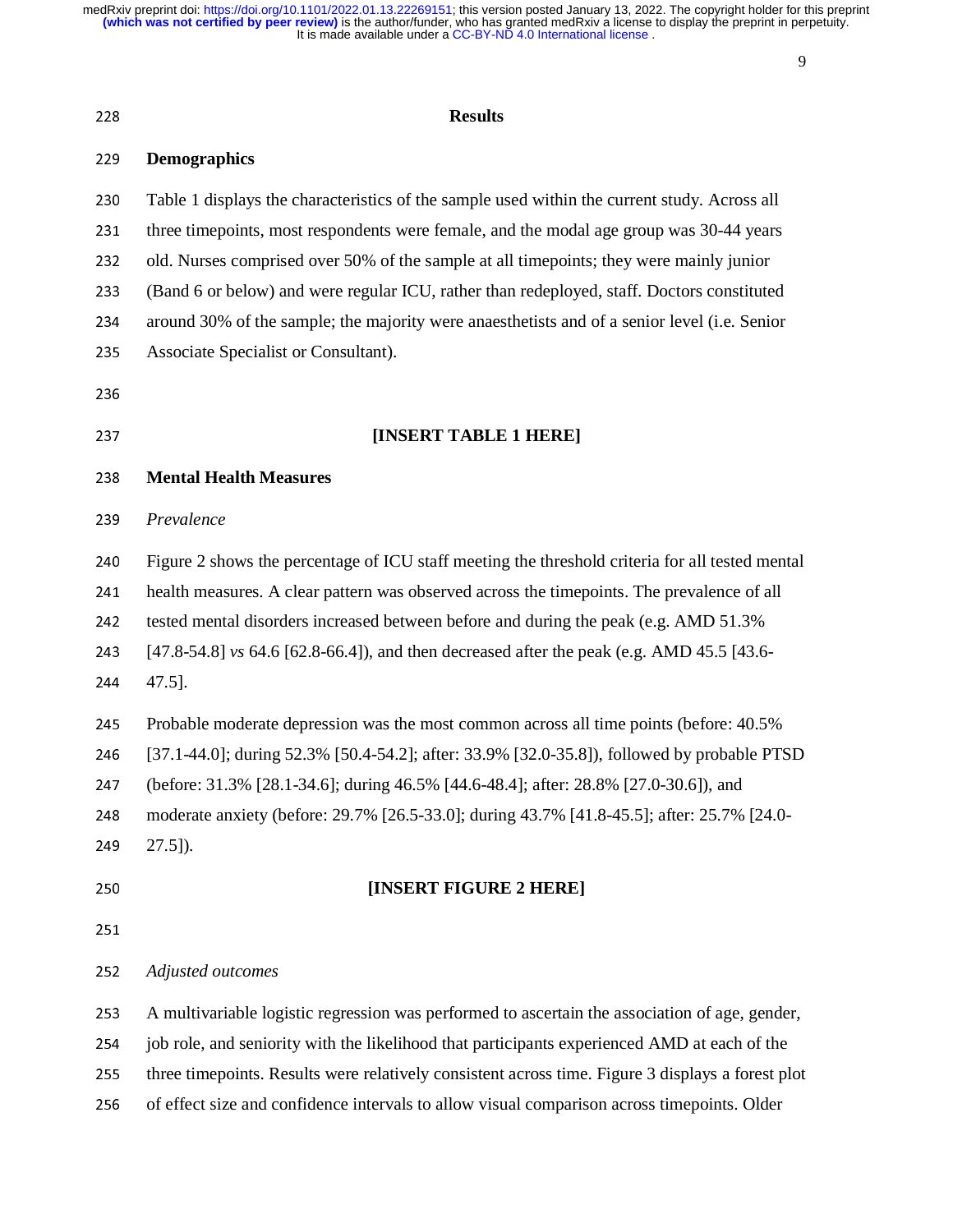10

| 257 | staff (30+ years old) showed lower rates of AMD at all timepoints, with this result being       |  |  |  |  |
|-----|-------------------------------------------------------------------------------------------------|--|--|--|--|
| 258 | statistically significantly for some age groups during and after the peak. Nurses were more     |  |  |  |  |
| 259 | likely than doctors to have experienced AMD, although this was only statistically               |  |  |  |  |
| 260 | significantly during the peak. Junior nurses were more likely than senior nurses or any         |  |  |  |  |
| 261 | doctors to have experienced AMD and this was significant during and after the peak. There       |  |  |  |  |
| 262 | were no statistically significant differences by gender or doctor seniority at any timepoint.   |  |  |  |  |
| 263 |                                                                                                 |  |  |  |  |
| 264 | [INSERT FIGURE 3 HERE]                                                                          |  |  |  |  |
| 265 | <b>Functional impairment (Work and Social Adjustment Scale)</b>                                 |  |  |  |  |
| 266 | Prevalence                                                                                      |  |  |  |  |
| 267 | Functional impairment was more prevalent during the peak in comparison to after. During the     |  |  |  |  |
| 268 | peak, 69.1% [67.4-70.8] of participants met the threshold criteria for functional impairment    |  |  |  |  |
| 269 | (consisting of 27.9% moderate and 41.2% severe). After the peak, 52.8% [50.8-54.7] of           |  |  |  |  |
| 270 | participants met the threshold criteria for functional impairment (consisting of 27.3%)         |  |  |  |  |
| 271 | moderate and 25.5% severe).                                                                     |  |  |  |  |
| 272 |                                                                                                 |  |  |  |  |
| 273 | Adjusted outcomes                                                                               |  |  |  |  |
| 274 | A multivariable logistic regression was performed to ascertain the association of age, gender,  |  |  |  |  |
| 275 | job role, seniority, and all mental health outcomes, with the likelihood that participants met  |  |  |  |  |
| 276 | the threshold criteria for functional impairment at both timepoints. Figure 4 displays a forest |  |  |  |  |
|     |                                                                                                 |  |  |  |  |

- 277 plot of effect size and confidence intervals to allow visual comparison across timepoints.
- 278 Across both timepoints (during and after the peak), those with probable moderate depression

279 (during OR = 4.7, after OR = 4.7), probable moderate anxiety (during OR = 2.4, after OR =

280 3.3), and probable PTSD (during  $OR = 6.4$ , after  $OR = 4.6$ ) were all more likely to

- 281 experience functional impairment in comparison to those without. There was no statistically
- 282 significant relationship with problem drinking. While functional impairment was more
- 283 prevalent overall during the peak, there was little difference in the likelihood of functional
- 284 impairment between those with and without AMD (OR = 0.95). After the peak, those
- 285 respondents with AMD were twice as likely as those without to experience functional
- 286 impairment. Controlling for mental health outcomes, there were no independent, statistically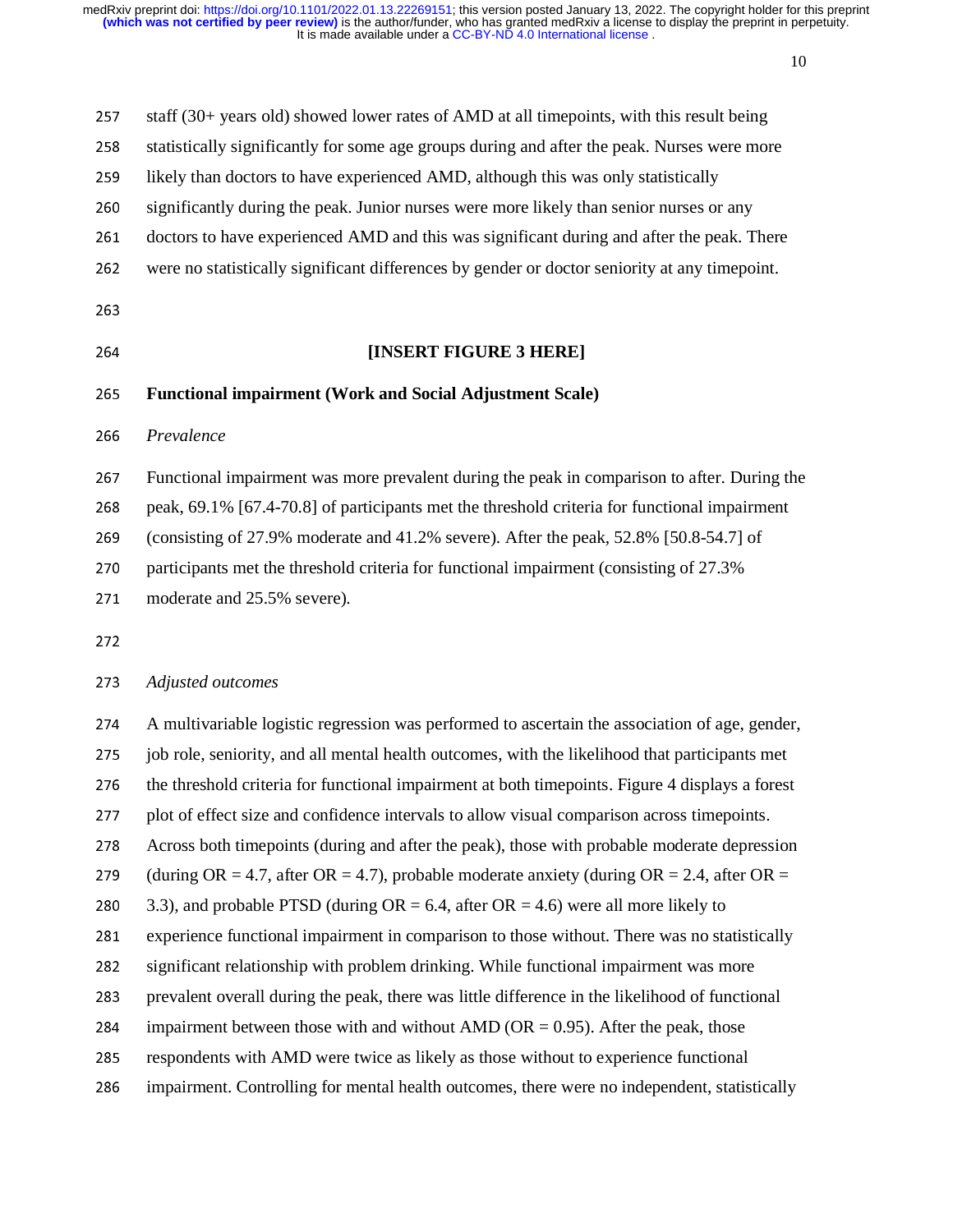11

287 significant differences by age, gender, job role, or job seniority (for both doctors and nurses) 288 at any timepoint.

289

# <sup>290</sup>**[INSERT FIGURE 4 HERE]**  <sup>291</sup>**Discussion**  <sup>292</sup>This study examined the mental health of ICU workers between November 2020 to April <sup>293</sup>2021, during the winter COVID-19 surge in England. At the peak of the winter COVID-19 294 patient surge, almost two thirds of ICU staff sampled met the threshold criteria for at least 295 one of the surveyed probable mental health disorders. The likelihood of reporting AMD was 296 particularly high in younger, junior nurses. Over half of sampled ICU staff during and after 297 the winter COVID-19 surge met the threshold criteria for functional impairment, with the 298 likelihood of meeting the threshold criteria for functional impairment being substantially 299 increased by the presence of probable PTSD, anxiety or depression. <sup>300</sup>High rates of probable mental health problems were expected. These findings align with 301 research indicating an increased rate of probable mental health disorders among frontline 302 healthcare staff,<sup>2</sup> with particular strain during this unprecedented stressful time.<sup>8, 9</sup> General 303 population studies have shown comparable rates of probable, common mental health 304 problems: using the PHQ-4, Smith and colleagues found comparable case rates and patterns 305 over time in an England population survey, $2^1$  while Fancourt and colleagues, using the PHQ-<sup>306</sup>9 and GAD-7, found probable depression and anxiety to be high, but lower over the 307 comparable period. $^{22}$ <sup>308</sup>Beyond the common mental health disorders, our study includes a self-report measure of 309 PTSD symptoms, the PCL-6. We identified that a sizeable fraction of respondents met or

310 exceeded the threshold for probable PTSD at all three time points. Whilst there are no robust

311 pre-pandemic data from ICU staff against which to compare this finding, we note these rates

312 of probable PTSD are comparable to that seen in British military veterans deployed in a

313 combat role during the war in Afghanistan.<sup>23</sup>

314 Our finding that younger staff were more at risk of reporting AMD was in keeping with

315 previous literature showing similar findings in the general population where younger adults

316 are more likely to report poor wellbeing.<sup>22, 24-27</sup> However, the risk of reporting AMD was also

<sup>317</sup>increased by being a nurse, particularly a junior nurse. This finding matches our previous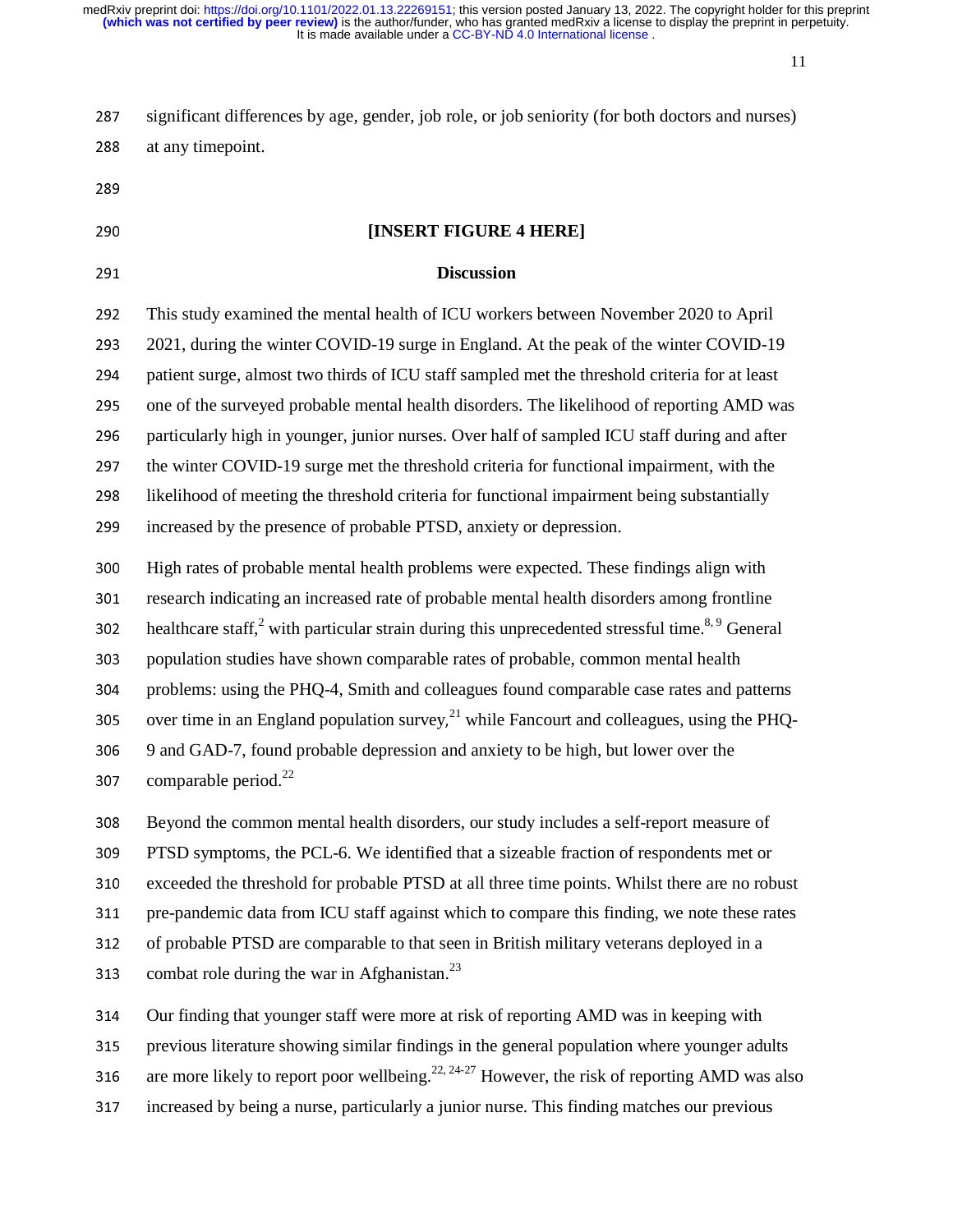12

318 study, carried out in June/July 2020, which also concluded that nurses were more at risk than 319 other healthcare professionals working in ICU during the COVID-19 pandemic, $\delta$  as well as 320 other current research.<sup>28,29</sup> Studies of emergency services<sup>30</sup> consistently find that lower 321 grade/ranked staff are more likely to report poorer mental health. This may be because those <sup>322</sup>who remain in lower grades are more vulnerable to develop problems in the first place, 323 possibly due to pre-role life adversity which has also been shown to be linked to worse 324 mental health, $31$  or because they are more likely to be directly exposed to significant trauma 325 at work because of their 'coalface' role. Similar results may be found for lower grade nursing 326 staff who are more likely to be directly interacting with patients, and relatives, than more <sup>327</sup>senior staff. However, this paper is the first to show a relationship between seniority and 328 mental health among ICU staff.

<sup>329</sup>This study is also the first to examine the relationship between mental health and functional 330 impairment in staff working in ICUs during the COVID-19 pandemic. We found that over 331 half of the participants met the threshold criteria for functional impairment both during and 332 after the peak of the winter 2020/2021 COVID-19 surge. This points to a potential 333 association between poorer staff mental health quality of care and patient outcomes. Indeed a 334 prospective, observational, multicentre study of 31 ICUs reported that depression symptoms 335 were an independent risk factor for medical errors, as were organisational factors such as 336 training and workloads. $32$ 

<sup>337</sup>Although not causally measured in the current study, the hypothesised associations between <sup>338</sup>functional impairment and patient safety outcomes, which this research points towards, are 339 highly concerning, since safety critical, vigilance tasks are a core feature in the delivery of 340 critical care and thus staff working in ICU settings must function at a high level to ensure the 341 safety and quality of patient care. Mental health status was associated with functional <sup>342</sup>impairment, with those experiencing probable moderate depression, moderate anxiety, or 343 probable PTSD, more likely to meet the threshold criteria for functional impairment, although 344 it is noted that the direction of this relationship was not tested in the current study. 345 The conduct of a study in the context of ongoing, severe COVID-19 patient surge presented 346 myriad challenges. We drew on the experience of other, clinical research teams operating in 347 this environment, and adopted a pragmatic approach to study design, opting for an agile, <sup>348</sup>scalable tool which allowed the capture of data which has clear limitations but nevertheless 349 provides unique insight into mental health impacts on staff during a unique period of 350 operational stress in the NHS. We identified the following principal limitations: Firstly, due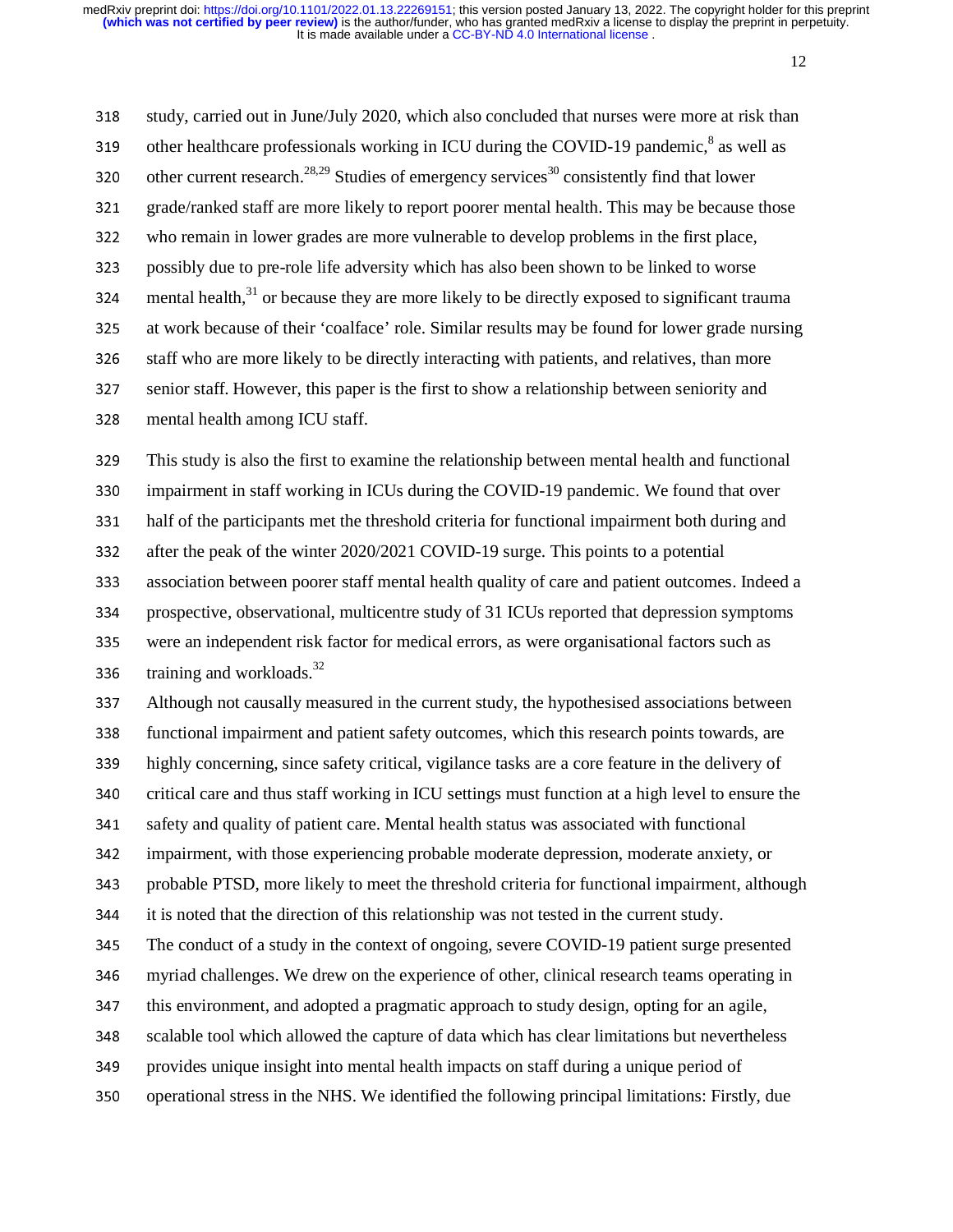13

351 to not collecting identifiable data within the surveys (to ensure anonymity), it was not 352 possible to either link cases to allow for longitudinal analysis at the level of individuals, or 353 establish exclusivity between cases, rendering the data collected effectively cross-sectional. 354 Therefore, time (before, after and during the peak) were not entered together into the <sup>355</sup>statistical analysis. Secondly, we do not have data on the current demographic and 356 professional characteristics of the ICU staff population during the COVID-19 crisis, so we do 357 not know how representative the current study is. Additionally, data on ethnicity was not 358 collected as part of the survey, limiting the generalisability of the findings. Thirdly, the 359 recruitment method leaves open the possibility that those with more severe mental health 360 symptoms might be more - or less - likely to participate, thus leading to bias. Fourthly, this 361 study uses self-report measures which only provide an estimate of prevalence; interview-<sup>362</sup>based studies are required to establish the true prevalence of those who would meet <sup>363</sup>diagnostic criteria. Lastly, we recognise that the reported confidence intervals within the <sup>364</sup>regression models are relatively large, which suggests imprecision of observed results. <sup>365</sup>However, this is expected as there were only a limited number of participants at each time 366 point and the differences across time points remain consistent within the confidence intervals, 367 meaning useful conclusions can still be drawn from the analysis. <sup>368</sup>Future research should explore in further detail the casual relationship between mental health

369 in ICU staff, patient care and outcomes. Such research, into ICU staff's mental health and

370 functional impairment, should seek to collect identifiable information to allow cases to be

<sup>371</sup>linked over time, for a more nuanced statistical analysis to be carried out. Additionally, the

<sup>372</sup>Work and Social Adjustment Scale, to measure functional impairment was added to the

<sup>373</sup>survey during the surge thus, future additional survey timepoints would allow for further

374 developed analysis of functional impairment.

<sup>375</sup>Recognising that the pandemic placed extraordinary pressure on the NHS, the results of this 376 paper suggest that employers should ensure that all staff working in ICUs are provided with 377 suitable support and this is especially true for more junior nursing staff. While much has been 378 written about how best to support healthcare staff in the workplace (e.g.  $^{33, 34}$ ), evidence 379 points to promotion of social cohesion at work and its role in reducing PTSD symptoms, such 380 as in a sample of military personnel,  $35$  organisational level approaches to help reduce burnout 381 in medics,  $36$  such as changes in schedule and reductions in the intensity of workloads and to 382 ensure that clinical team leaders feel confident to speak to staff about their mental 383 wellbeing. $37$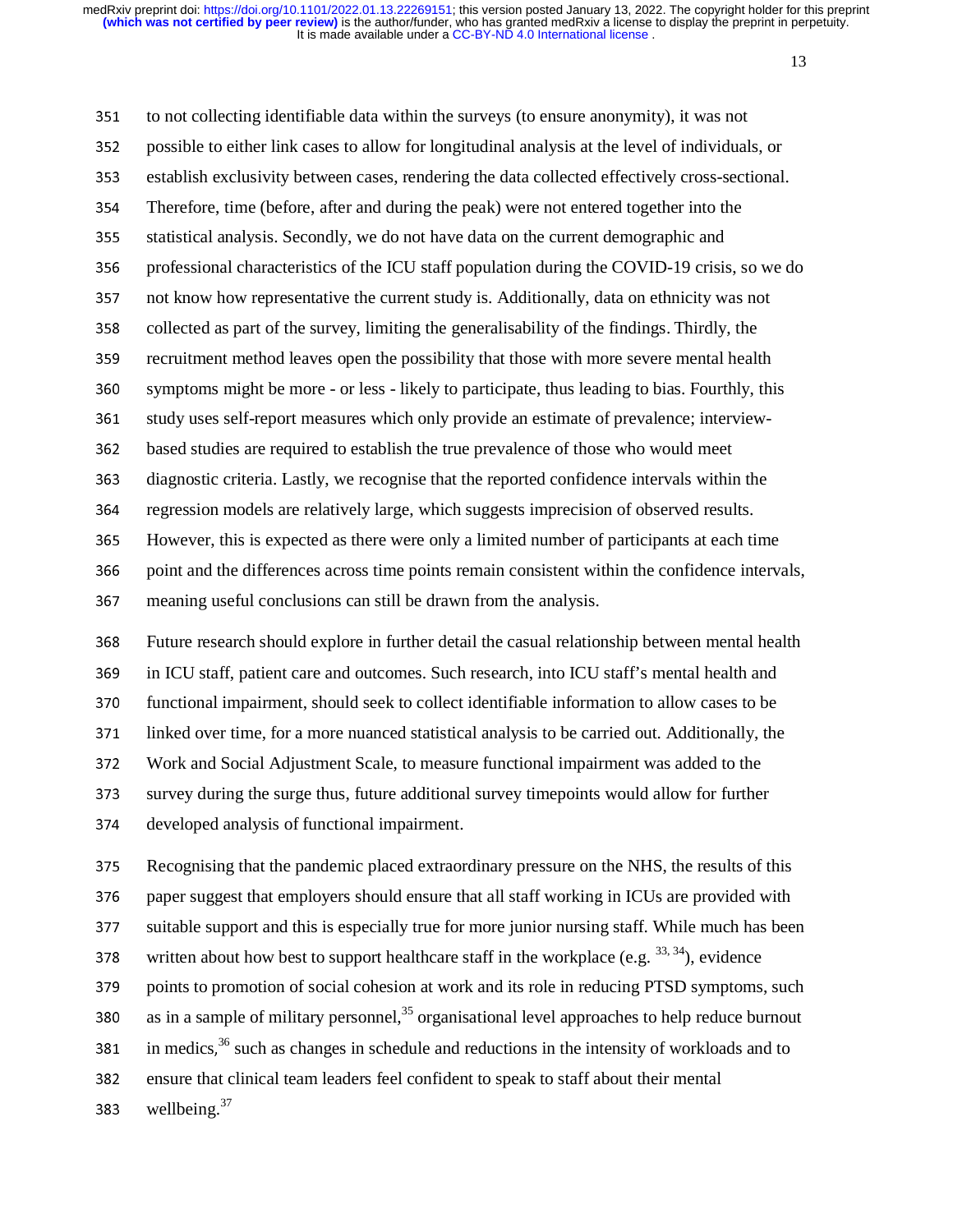14

<sup>384</sup>Whilst the causes of poor mental health and functional impairment in ICU staff during the 385 pandemic are likely to be complex and multifactorial, and determining the causal relationship 386 between them was outside the scope of the current study, it is nevertheless important for 387 healthcare managers to consider strategies to improve the psychological and functional <sup>388</sup>health of their workforce. Delivering high quality care requires functional staff and we 389 suggest that wellbeing initiatives should be seen through the prism of improving patient 390 safety, experience and outcomes and reducing adverse events. In addition to ensuring 391 psychologically healthy workplaces, managers should also take account of the need for 392 strategies such as adequate resourcing and staffing of intensive care units such that <sup>393</sup>individuals reporting high levels of distress can be rested or temporarily rotated away from 394 higher intensity clinical roles. This in turn requires that demand for healthcare services are 395 matched appropriately and realistically with the available supply of staff and resources, 396 although we recognise the exceptional nature of the COVID-19 pandemic made planning and 397 resourcing difficult. <sup>398</sup>Ultimately, whilst noting caveats about sample representativeness, the current study provides 399 evidence that ICU staff experienced poorer mental health over the winter 2020/2021 COVID-400 19 surge with the majority of those surveyed meeting the threshold criteria for poor mental 401 health. Furthermore, this was associated with evidence of high levels of probable functional <sup>402</sup>impairment on a scale that has the potential to negatively impact the safety and quality of 403 patient care. The study also suggests that we should expect staff's mental health to improve if <sup>404</sup>workload intensity decreases. However, there is, correspondingly, a risk of sustained 405 impairment if demand for healthcare in this setting continues to outstrip capacity. Taken 406 together these findings provide a case for the establishment of a coherent and comprehensive

407 recovery strategy, which appropriately matches demand for healthcare with NHS capacity

408 and human resource, with the goal of protecting staff so that they in turn can continue to

409 deliver safe, high quality patient care. It is essential that staff are properly supported by

410 employers who must recognise the association between mental health status and the ability of

411 staff to safely carry out their caring duties.

412

- 413
- 414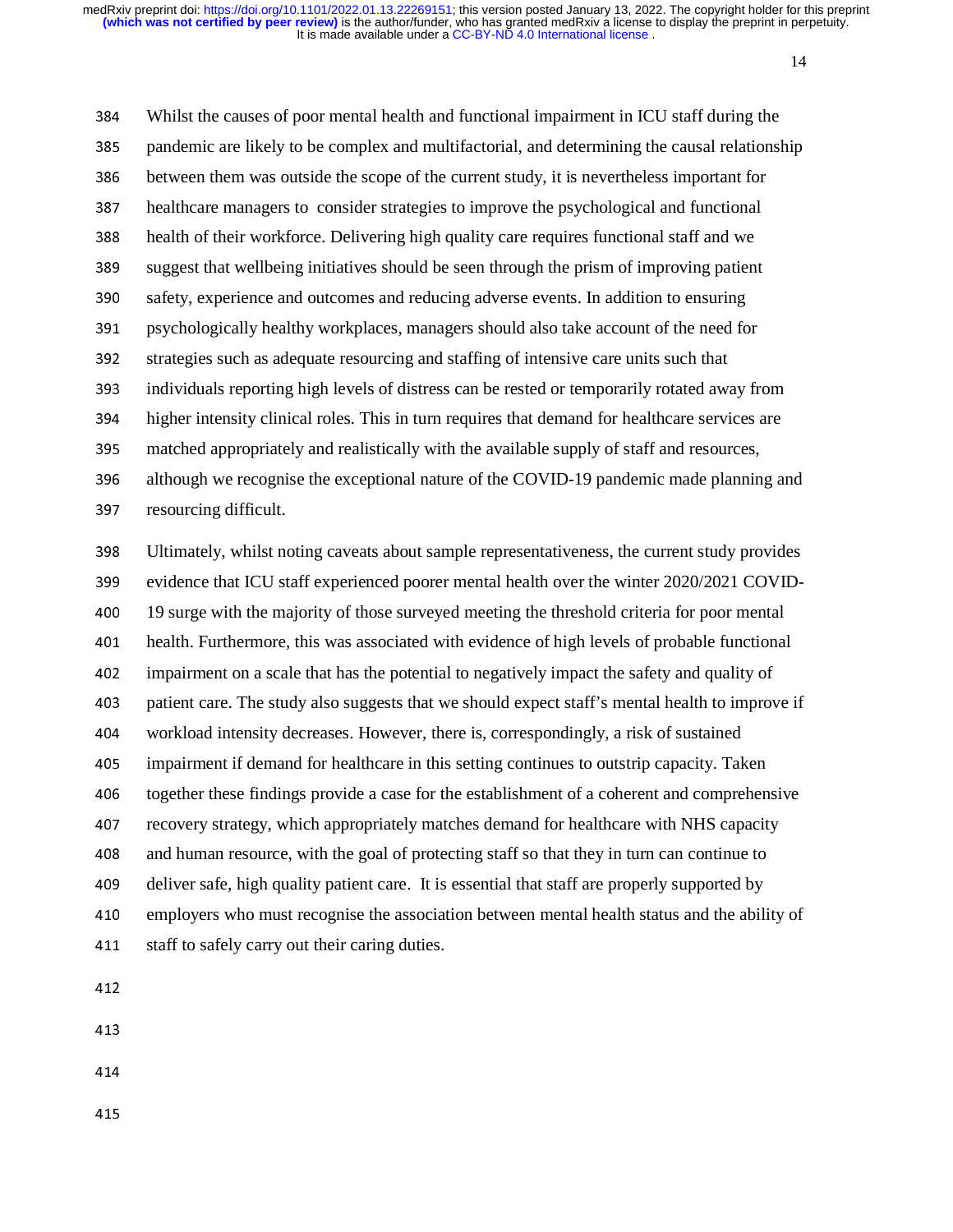#### <sup>416</sup>**Funding**

417 This study was supported by the National Institute for Health Research Research Unit (NIHR

<sup>418</sup>HPRU) in Emergency Preparedness and Response, a partnership between Public Health

<sup>419</sup>England, King's College London and the University of East Anglia. The views expressed are

420 those of the author(s) and not necessarily those of the NIHR, Public Health England, the UK

421 Health Security Agency or the Department of Health and Social Care [Grant number:

422 NIHR20008900].

#### <sup>423</sup>**Collaborators**

424 Lindsay Ayres, Emma, Addie, Angharad Williams, Andrew Lynes, Neil Herbert, Clare

<sup>425</sup>Chamberlain-Parr, Paula Clements, Peter Hampshire, Maia Graham, Alison Hall, Phoebe

426 Arrowsmith, Rachael Wain, Nadine Weeks, Rosie Holmes, William McCaig, Jessica Miller,

<sup>427</sup>Sachin Prabhu, Rebecca Longmate, Sarah Cooper, Paul Stonelake, Maria Crowley, Islam

<sup>428</sup>Abdo, Lawrence Wilson, Peter Bamford, Mike Protopapas, Alex Trimmings, Daniel Lutman,

<sup>429</sup>Sanjiv Sharma, Dalijit Hothi, Deborah Lees, Anne MacNiven, Bridget Leavey, Ciara

<sup>430</sup>McMullin, Dagmar Gohil, Syed Husain, Hozefa Ebrahim, Anil Kambli, Daniel Moult, Maria

<sup>431</sup>Mcrittenden, Jane Sansom, Paul Hayden, Susannah Johnson, Akuratiyage Desilva, Nichola

<sup>432</sup>White, Sarah Hare, Helen Langrick, Richard Lowsby, Julie Love, Jonathan Phillips, Geradine

433 Hardisty, Jagtar Pooni, Gordon French, Tristan McGeorge, Upeka Ranasinghe, Abdul Nazar,

<sup>434</sup>George Collins, Fay Gilder, Rajnish Saha, Sara Blakeley, Catherine Snelson, Meriden

435 Cabales, Deidre McFarlane, Janet Lippett, Paul Dean, Amy Scott, Surrah Leifer, Stephen

<sup>436</sup>Krueper, Sandra Barrington, Geeta Aggarwal, Ravi Kumar, Jane Dickson, Edward Cetti,

437 Carole Love, Chris Beevers, Abhijoy Chakladar, Caroline Dean, Dominique Melville, James

438 Nicholson, Aditya Kuravi, Karen Rawlings, Catherine Dexter, Allen Hornby, Andy Higgs,

439 Tim Furniss, Lisa Radley, Laura Langton, Andrew Badacsonyi, Mark Snazelle, Jane Kirk-

440 Smith, Julia Cristall, Karl Woods, Jane Unwin, Anna Dennis, Lisa Millin, Debbie Turner,

441 Nitin Arora, Nick Sherwood, Jonathan Hulme, Rebecca O'Dwyer, Omer Lodi, Ned Hobbs,

<sup>442</sup>Manjeet Shehmar, Richard Stewart, Ganesh Suntharalingam, Carol Galvin, Tim Cook, Fiona

<sup>443</sup>Kelly, Marghanita Jenkins, Debbie Van Der Velden, Thomas Best, Luis Colorado, Andre

<sup>444</sup>Vercueil, Chris Langrish, Elaine Thorpe, Mark Paul, Nick McCartney, Noor Mohammed,

<sup>445</sup>James Holding, Shameer Gopal, Jamie Smart, Prabhahar Thaventhran, Richard Breeze, Chris

<sup>446</sup>Woolard, Jeremy Wilson, Sinead Hanton, Sean Carroll, Nicholas Barrett, Victoria

447 McCormack, Roopa McCrossan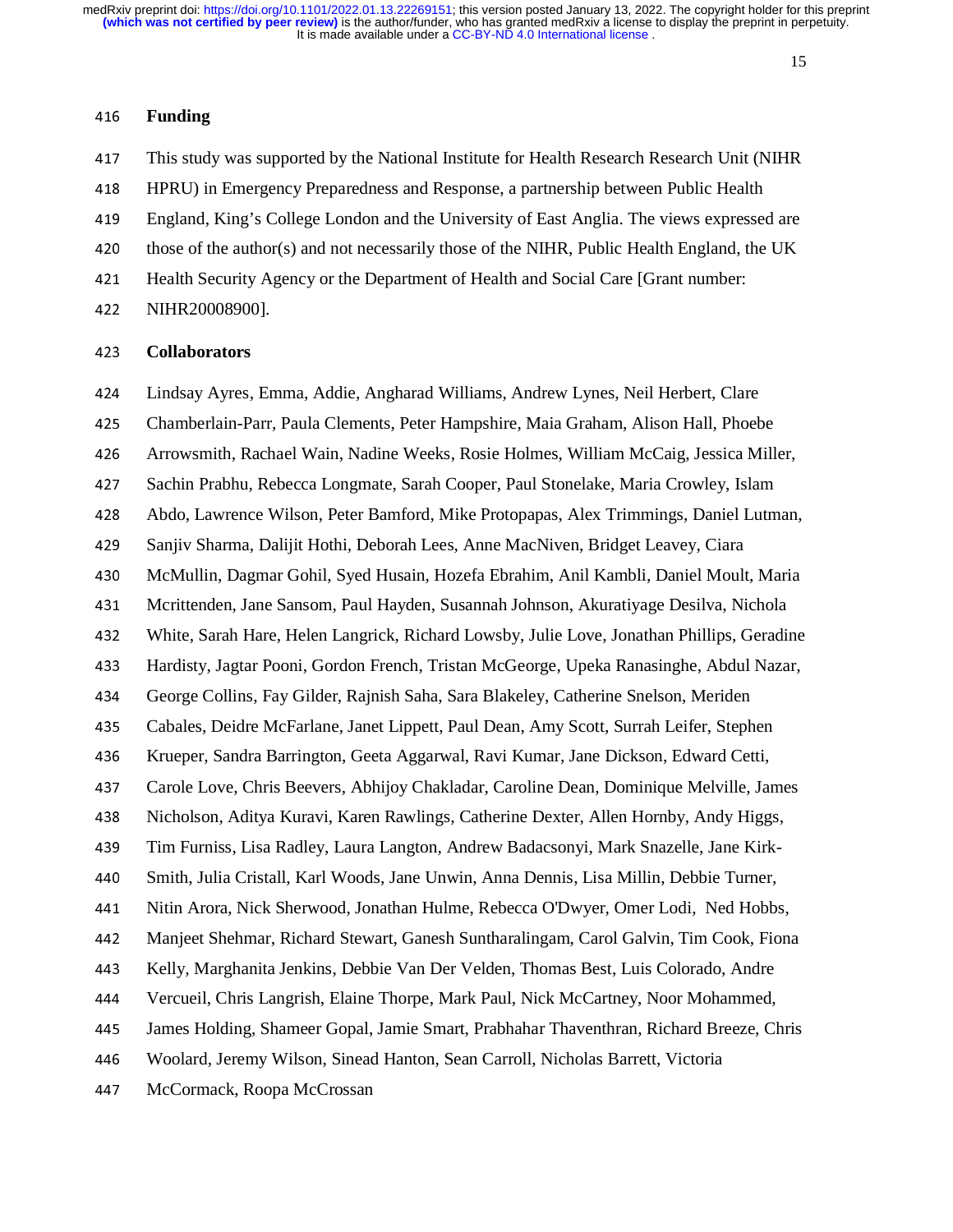#### <sup>448</sup>**Declaration of Interests**

449 N.G. runs a consultancy which provides the NHS with active listening and peer support 450 training. KF works at UCLH as a consultant anaesthetist, holds an academic chair at UCL, 451 and is seconded to NHS England as an advisor. HWWP has received funding from Public 452 Health England and from NHS England. HWWP has a PhD student who works at and has 453 fees paid by AstraZeneca. KK works for the Care Quality Commission.

454

#### <sup>455</sup>**Author Contributions**

<sup>456</sup>CEH: Performed data analysis, drafted the manuscript, constructed all tables, designed all 457 figures and prepared the manuscript for submission. JM: Study coordinator, developed <sup>458</sup>protocol, supported data analysis, contributed to article revisions. CS: Contributed to 459 protocol, supported data analysis, and contributed to article revisions. JKB: Contributed to 460 protocol, contributed to write-up and article revisions. DW: Provided feedback on protocol <sup>461</sup>and article revisions. HWWP: Supported and guided data analysis, commented on multiple 462 versions of the draft manuscript. TC: Designed the electronic survey tools, supported data <sup>463</sup>analysis and contributed to article revisions. MT: Assisted with recruitment and data 464 collection, contributed to study design and article revisions. KK: Assisted with recruitment <sup>465</sup>and data collection, contributed to study design and article revisions. SES: Assisted with <sup>466</sup>recruitment and data collection, contributed to study design and article revisions. KF: <sup>467</sup>Initiated the concept and formulated the initial design of the study and was a senior advisor to 468 the project. NG: Led study design, study deployment and study team, contributed to serial 469 article revisions. All authors have commented earlier versions of the manuscript and read and 470 approved the final version of the manuscript. 471

# <sup>472</sup>**Data Sharing**

473 The data used within this study are not publicly available.

474

475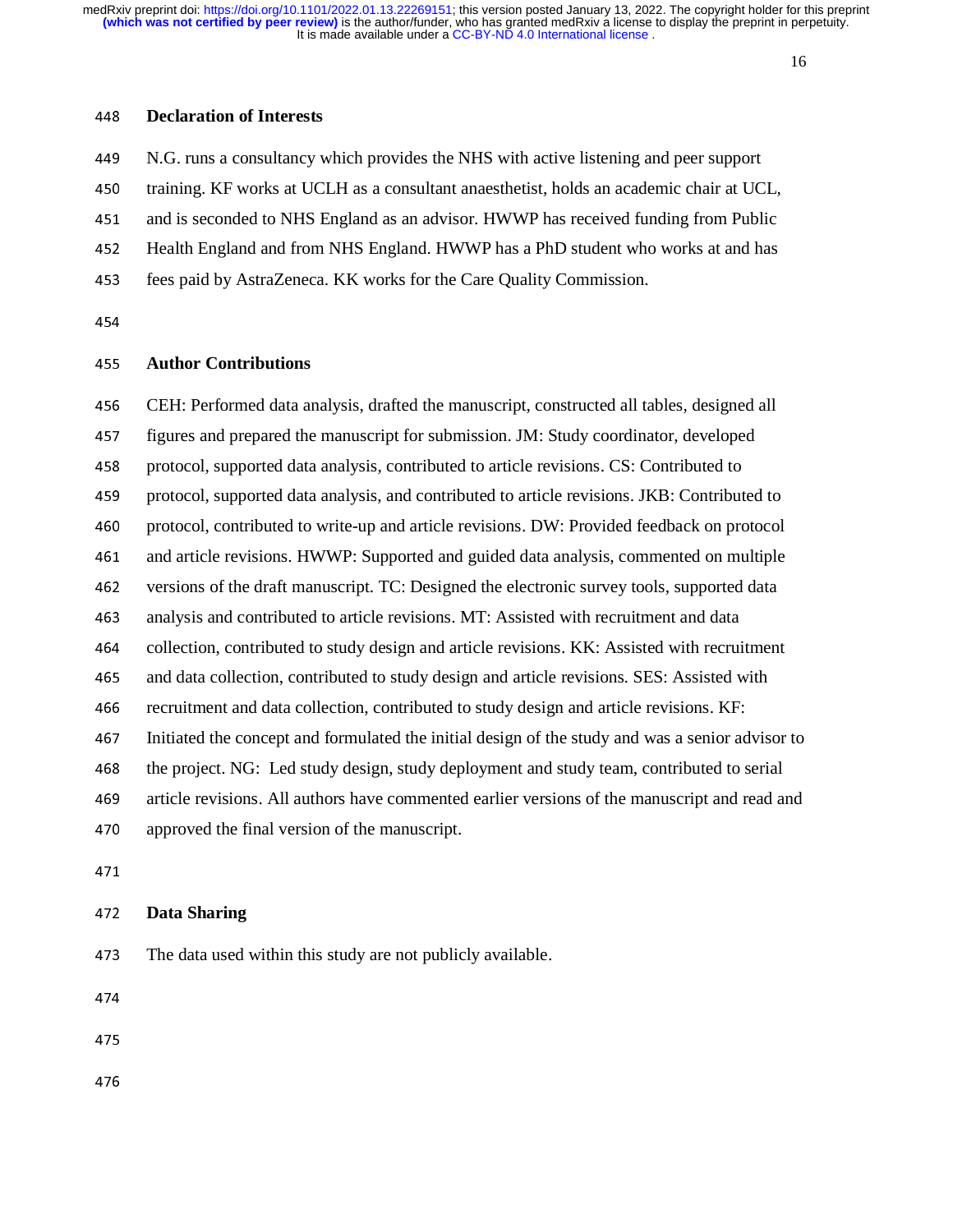| 477 |     | <b>References</b>                                                                      |
|-----|-----|----------------------------------------------------------------------------------------|
| 478 | 1.  | Aknin L, De Neve J-E, Dunn E, et al. A review and response to the early mental         |
| 479 |     | health and neurological consequences of the COVID-19 pandemic. 2021.                   |
| 480 | 2.  | Wilson W, Raj JP, Rao S, et al. Prevalence and predictors of stress, anxiety, and      |
| 481 |     | depression among healthcare workers managing COVID-19 pandemic in India: a             |
| 482 |     | nationwide observational study. Indian Journal of Psychological Medicine.              |
| 483 |     | 2020;42(4):353-8.                                                                      |
| 484 | 3.  | Al-Humadi S, Bronson B, Muhlrad S, et al. Depression, suicidal thoughts, and           |
| 485 |     | burnout among physicians during the CoViD-19 pandemic: a survey-based cross-           |
| 486 |     | sectional study. J Academic psychiatry. 2021:1-9.                                      |
| 487 | 4.  | De Kock JH, Latham HA, Leslie SJ, et al. A rapid review of the impact of COVID-19      |
| 488 |     | on the mental health of healthcare workers: implications for supporting psychological  |
| 489 |     | well-being. BMC Public Health. 2021;21(1):1-18.                                        |
| 490 | 5.  | Sahebi A, Nejati B, Moayedi S, et al. The prevalence of anxiety and depression         |
| 491 |     | among healthcare workers during the COVID-19 pandemic: An umbrella review of           |
| 492 |     | meta-analyses. Progress in Neuro-Psychopharmacology Biological Psychiatry.             |
| 493 |     | 2021:110247.                                                                           |
| 494 | 6.  | Wanigasooriya K, Palimar P, Naumann DN, et al. Mental health symptoms in a             |
| 495 |     | cohort of hospital healthcare workers following the first peak of the COVID-19         |
| 496 |     | pandemic in the UK. BJPsych open. 2021;7(1).                                           |
| 497 | 7.  | Yamamoto T, Uchiumi C, Suzuki N, Yoshimoto J, Murillo-Rodriguez E. The                 |
| 498 |     | psychological impact of 'mild lockdown'in Japan during the COVID-19 pandemic: a        |
| 499 |     | nationwide survey under a declared state of emergency. International journal of        |
| 500 |     | environmental research public health. 2020;17(24):9382.                                |
| 501 | 8.  | Greenberg N, Weston D, Hall C, et al. Mental health of staff working in intensive care |
| 502 |     | during COVID-19. Occupational Medicine. 2021;71(2):62-7.                               |
| 503 | 9.  | Greenberg N, Docherty M, Gnanapragasam S, Wessely S. Managing mental health            |
| 504 |     | challenges faced by healthcare workers during covid-19 pandemic. BMJ. 2020;368.        |
| 505 | 10. | Roberts T, Daniels J, Hulme W, et al. COVID-19 emergency response assessment           |
| 506 |     | study: a prospective longitudinal survey of frontline doctors in the UK and Ireland:   |
| 507 |     | study protocol. BMJ open. 2020;10(8):e039851.                                          |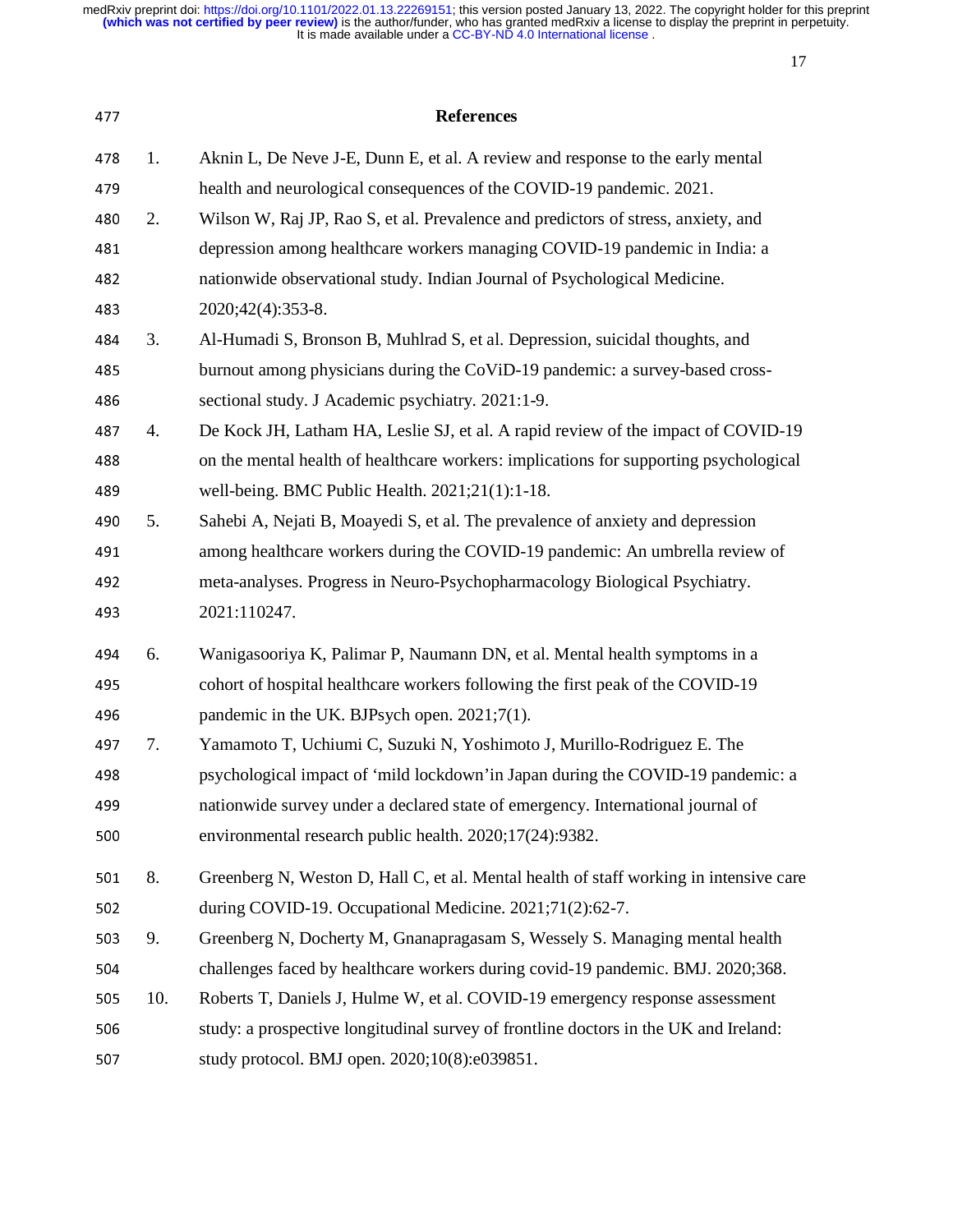| 508 | 11. | Salyers MP, Bonfils KA, Luther L, et al. The relationship between professional          |
|-----|-----|-----------------------------------------------------------------------------------------|
| 509 |     | burnout and quality and safety in healthcare: a meta-analysis. Journal of general       |
| 510 |     | internal medicine. 2017;32(4):475-82.                                                   |
| 511 | 12. | Tawfik DS, Scheid A, Profit J, et al. Evidence relating health care provider burnout    |
| 512 |     | and quality of care: a systematic review and meta-analysis. Annals of internal          |
| 513 |     | medicine. 2019;171(8):555-67.                                                           |
| 514 | 13. | Dolev T, Zubedat S, Brand Z, et al. Physiological parameters of mental health predict   |
| 515 |     | the emergence of post-traumatic stress symptoms in physicians treating COVID-19         |
| 516 |     | patients. Translational psychiatry. 2021;11(1):1-9.                                     |
| 517 | 14. | Mundt JC, Marks IM, Shear MK, Greist JM. The Work and Social Adjustment Scale:          |
| 518 |     | a simple measure of impairment in functioning. The British Journal of Psychiatry.       |
| 519 |     | 2002;180(5):461-4.                                                                      |
| 520 | 15. | Fear NT, Seddon R, Jones N, Greenberg N, Wessely S. Does anonymity increase the         |
| 521 |     | reporting of mental health symptoms? 2012;12(1):1-7.                                    |
| 522 | 16. | Wilson ALG, Hoge CW, McGurk D, et al. Application of a new method for linking           |
| 523 |     | anonymous survey data in a population of soldiers returning from Iraq.                  |
| 524 |     | 2010;20(12):931-8.                                                                      |
| 525 | 17. | Kroenke K, Spitzer RL, Williams JB. The PHQ $\square$ 9: validity of a brief depression |
| 526 |     | severity measure. Journal of general internal medicine. 2001;16(9):606-13.              |
| 527 | 18. | Lang AJ, Stein MB. An abbreviated PTSD checklist for use as a screening instrument      |
| 528 |     | in primary care. Behaviour research therapy. 2005;43(5):585-94.                         |
| 529 | 19. | Bush K, Kivlahan DR, McDonell MB, et al. The AUDIT alcohol consumption                  |
| 530 |     | questions (AUDIT-C): an effective brief screening test for problem drinking.            |
| 531 |     | 1998;158(16):1789-95.                                                                   |
| 532 | 20. | Spitzer RL, Kroenke K, Williams JB, Löwe B. A brief measure for assessing               |
| 533 |     | generalized anxiety disorder: the GAD-7. Archives of internal medicine.                 |
| 534 |     | 2006;166(10):1092-7.                                                                    |
| 535 | 21. | Smith LE, Michie S, Fear NT, Potts H, Rubin J, Amlôt R. Psychological wellbeing in      |
| 536 |     | the English population during the COVID-19 pandemic: a series of cross-sectional        |
| 537 |     | surveys. 2021.                                                                          |
| 538 | 22. | Fancourt D, Bu F, Mak H, Paul E, Steptoe A. Covid-19 Social Study Results Release       |
| 539 |     | 32. London: University College London. Health DoBS. 2021.                               |
| 540 | 23. | Stevelink SA, Jones M, Hull Let al. Mental health outcomes at the end of the British    |
| 541 |     | involvement in the Iraq and Afghanistan conflicts: a cohort study. 2018;213(6):690-7.   |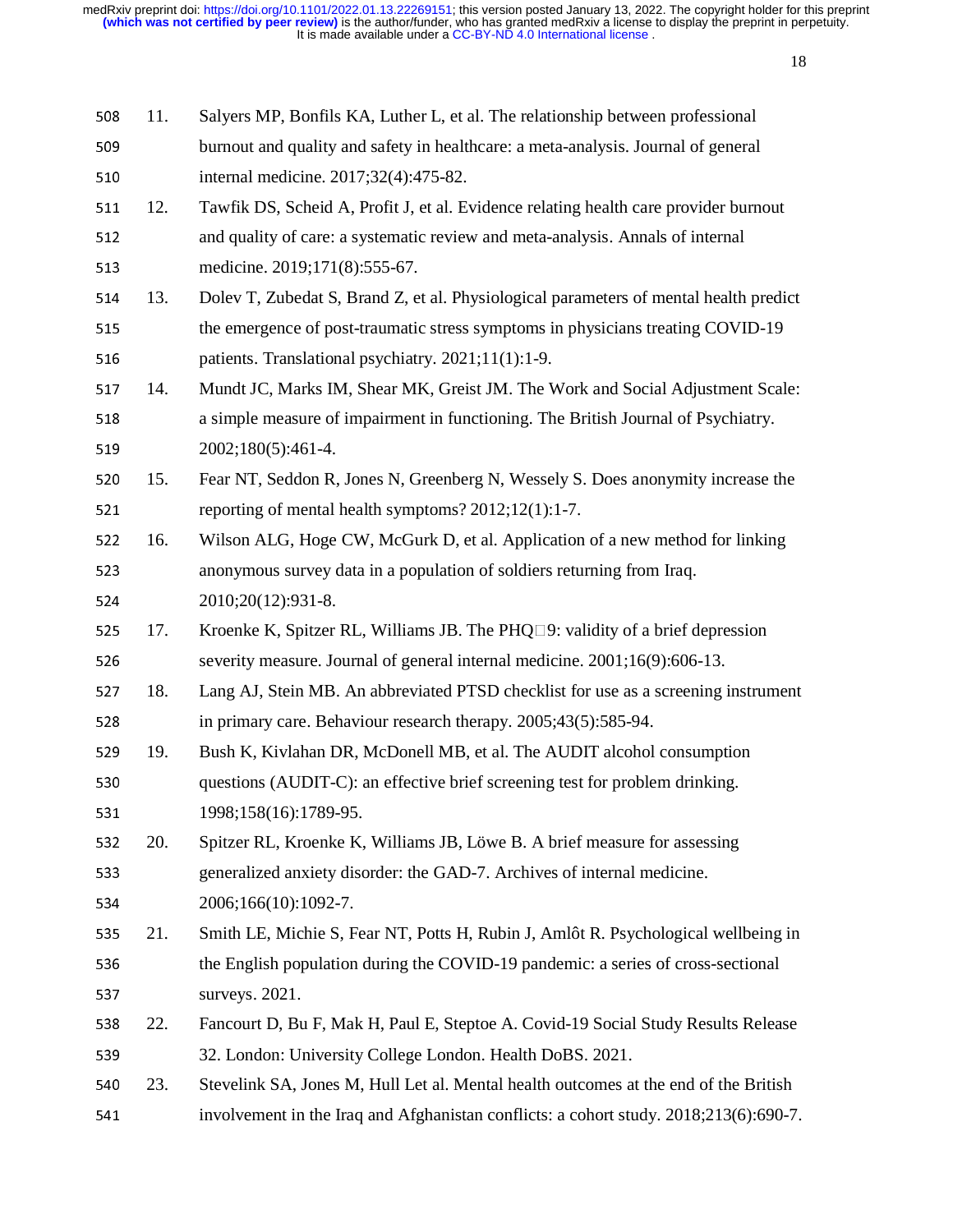| 542 | 24. | Office of National Statistics. Coronavirus and depression in adults, Great Britain:    |
|-----|-----|----------------------------------------------------------------------------------------|
| 543 |     | January to March 2021. 2021.                                                           |
| 544 | 25. | Daly M, Robinson E. Longitudinal changes in psychological distress in the UK from      |
| 545 |     | 2019 to September 2020 during the COVID-19 pandemic: Evidence from a large             |
| 546 |     | nationally representative study. Psychiatry Research. 2021;300:113920.                 |
| 547 | 26. | Dickerson J, Kelly B, Lockyer B, et al. 'When will this end? Will it end?'The impact   |
| 548 |     | of the March-June 2020 UK Covid-19 lockdown response on mental health: a               |
| 549 |     | longitudinal survey of mothers in the Born in Bradford study. medRxiv. 2020.           |
| 550 | 27. | Moitra M, Rahman M, Collins PY, et al. Mental health consequences for healthcare       |
| 551 |     | workers during the COVID-19 pandemic: a scoping review to draw lessons for             |
| 552 |     | LMICs. Frontiers in psychiatry. 2021;12:22.                                            |
| 553 | 28. | Kisely S, Warren N, McMahon L, et al. Occurrence, prevention, and management of        |
| 554 |     | the psychological effects of emerging virus outbreaks on healthcare workers: rapid     |
| 555 |     | review and meta-analysis. BMJ. 2020;369.                                               |
| 556 | 29. | Lamb D, Gnanapragasam S, Greenberg N, et al. The psychosocial impact of COVID-         |
| 557 |     | 19 pandemic on 4,378 UK healthcare workers and ancillary staff: initial baseline data  |
| 558 |     | from a cohort study collected during the first wave of the pandemic. medRxiv preprint  |
| 559 |     | server. 2021.                                                                          |
| 560 | 30. | Fear NT, Rubin GJ, Hatch S, et al. Job strain, rank, and mental health in the UK       |
| 561 |     | Armed Forces. 2009;15(3):291-8.                                                        |
| 562 | 31. | Boullier M, Blair MJP, Health C. Adverse childhood experiences. 2018;28(3):132-7.      |
| 563 | 32. | Garrouste-Orgeas M, Perrin M, Soufir L, et al. The Iatroref study: medical errors are  |
| 564 |     | associated with symptoms of depression in ICU staff but not burnout or safety culture. |
| 565 |     | 2015;41(2):273-84.                                                                     |
| 566 | 33. | Tracy DK, Tarn M, Eldridge R, et al. What should be done to support the mental         |
| 567 |     | health of healthcare staff treating COVID-19 patients? The British Journal of          |
| 568 |     | Psychiatry. 2020;217(4):537-9.                                                         |
| 569 | 34. | Chirico F, Nucera G, Magnavita N. Protecting the mental health of healthcare workers   |
| 570 |     | during the COVID-19 emergency. BJPsych International. 2021;18(1).                      |
| 571 | 35. | Ward RN, Carlson KJ, Erickson AJ, Yalch MM, Brown LM. Associations of humor,           |
| 572 |     | morale, and unit cohesion on posttraumatic stress disorder symptoms. 2021:1-10.        |
| 573 | 36. | De Simone S, Vargas M, Servillo G. Organizational strategies to reduce physician       |
| 574 |     | burnout: a systematic review and meta-analysis. 2021;33(4):883-94.                     |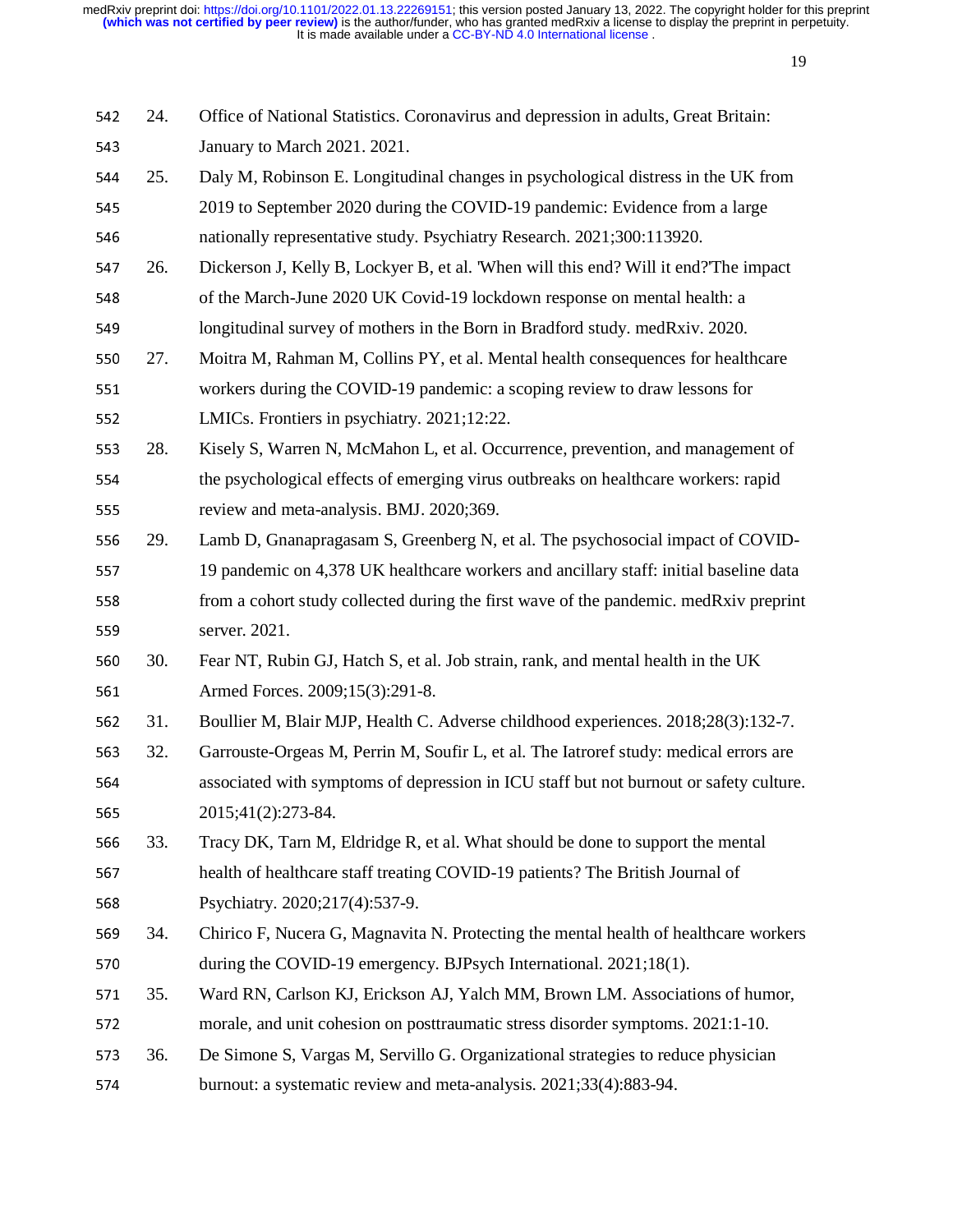| 575 | 37. | Akhanemhe R, Wallbank S, Greenberg N. An evaluation of REACTMH mental                |
|-----|-----|--------------------------------------------------------------------------------------|
| 576 |     | health training for healthcare supervisors. J Occupational Medicine. 2021;71(3):127- |
| 577 |     | 30.                                                                                  |
|     |     |                                                                                      |
| 578 |     |                                                                                      |
| 579 |     |                                                                                      |
| 580 |     |                                                                                      |
| 581 |     |                                                                                      |
|     |     |                                                                                      |
| 582 |     |                                                                                      |
| 583 |     |                                                                                      |
| 584 |     |                                                                                      |
| 585 |     |                                                                                      |
|     |     |                                                                                      |
| 586 |     |                                                                                      |
| 587 |     |                                                                                      |
| 588 |     |                                                                                      |
| 589 |     |                                                                                      |
|     |     |                                                                                      |
| 590 |     |                                                                                      |
| 591 |     |                                                                                      |
| 592 |     |                                                                                      |
| 593 |     |                                                                                      |
| 594 |     |                                                                                      |
|     |     |                                                                                      |
| 595 |     |                                                                                      |
| 596 |     |                                                                                      |
| 597 |     |                                                                                      |
| 598 |     |                                                                                      |
|     |     |                                                                                      |
| 599 |     |                                                                                      |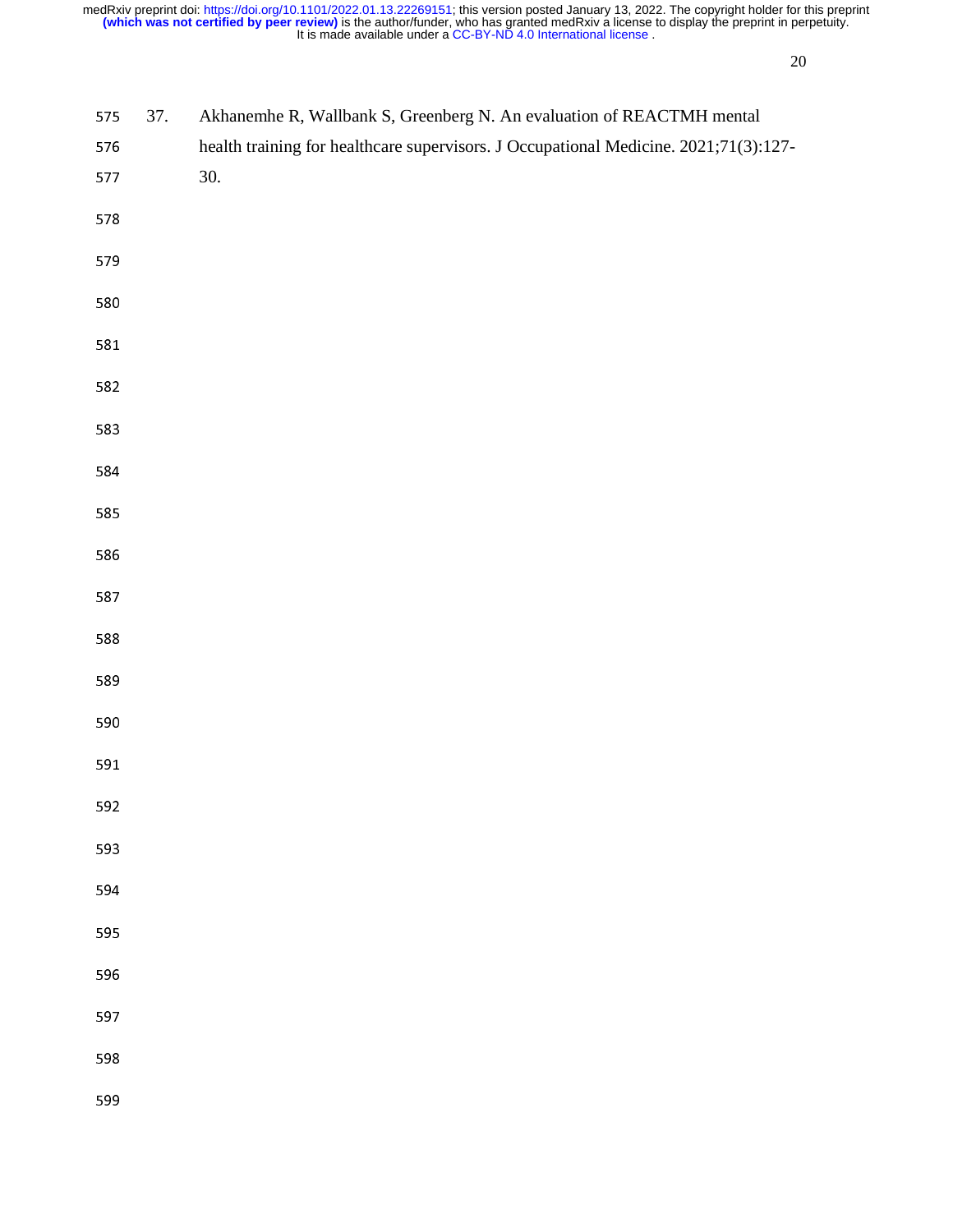# <sup>600</sup>**Table 1**

# <sup>601</sup>*ICU Participant characteristics.*

|                     | Before the surge   | During the surge   | After the surge    |
|---------------------|--------------------|--------------------|--------------------|
| <b>Variables</b>    | $(n = 809)$        | $(n = 2792)$       | $(n = 2479)$       |
|                     | $n\left(\%\right)$ | $n\left(\%\right)$ | $n\left(\%\right)$ |
| <b>Gender</b>       |                    |                    |                    |
| Male                | 266 (32.9)         | 719 (25.8)         | 667 (26.9)         |
| Female              | 536 (66.3)         | 2053 (73.5)        | 1790 (72.2)        |
| Other <sup>a</sup>  | 7(0.9)             | 20(0.7)            | 22(0.9)            |
| Age                 |                    |                    |                    |
| 16-29               | 141 (17.4)         | 550 (19.7)         | 426 (17.2)         |
| 30-44               | 374 (46.2)         | 1320 (47.3)        | 1216 (49.1)        |
| 45-56               | 268(33.1)          | 849 (30.4)         | 756 (30.5)         |
| $60+$               | 26(3.2)            | 73(2.6)            | 81(3.3)            |
| Role                |                    |                    |                    |
| Doctor              | 258 (31.9)         | 791 (28.3)         | 649 (26.2)         |
| Type                |                    |                    |                    |
| Anaesthesia         | 157(60.9)          | 401 (50.7)         | 322 (49.6)         |
| ICU                 | 89 (34.5)          | 317(40.1)          | 280 (43.1)         |
| Other               | 12(4.7)            | 73 (9.2)           | 47(7.2)            |
| Grade               |                    |                    |                    |
| Junior <sup>b</sup> | 93 (36.0)          | 300 (37.9)         | 197 (30.4)         |
| Senior <sup>c</sup> | 165(64.0)          | 491 (62.1)         | 452 (69.6)         |
| <b>Nurse</b>        | 428 (52.9)         | 1615 (57.8)        | 1455 (58.7)        |
| Type                |                    |                    |                    |
| ICU                 | 351 (82)           | 1334 (82.6)        | 1260 (86.6)        |
| Other               | 16(3.7)            | 171 (10.6)         | 115(7.9)           |
| <b>Theatres</b>     | 61(14.3)           | 110(6.8)           | 80(5.5)            |
| Grade               |                    |                    |                    |
| Junior <sup>d</sup> | 329 (76.9)         | 1264 (78.3)        | 1113 (76.5)        |
| Senior <sup>e</sup> | 99 (23.1)          | 351 (21.7)         | 342 (23.5)         |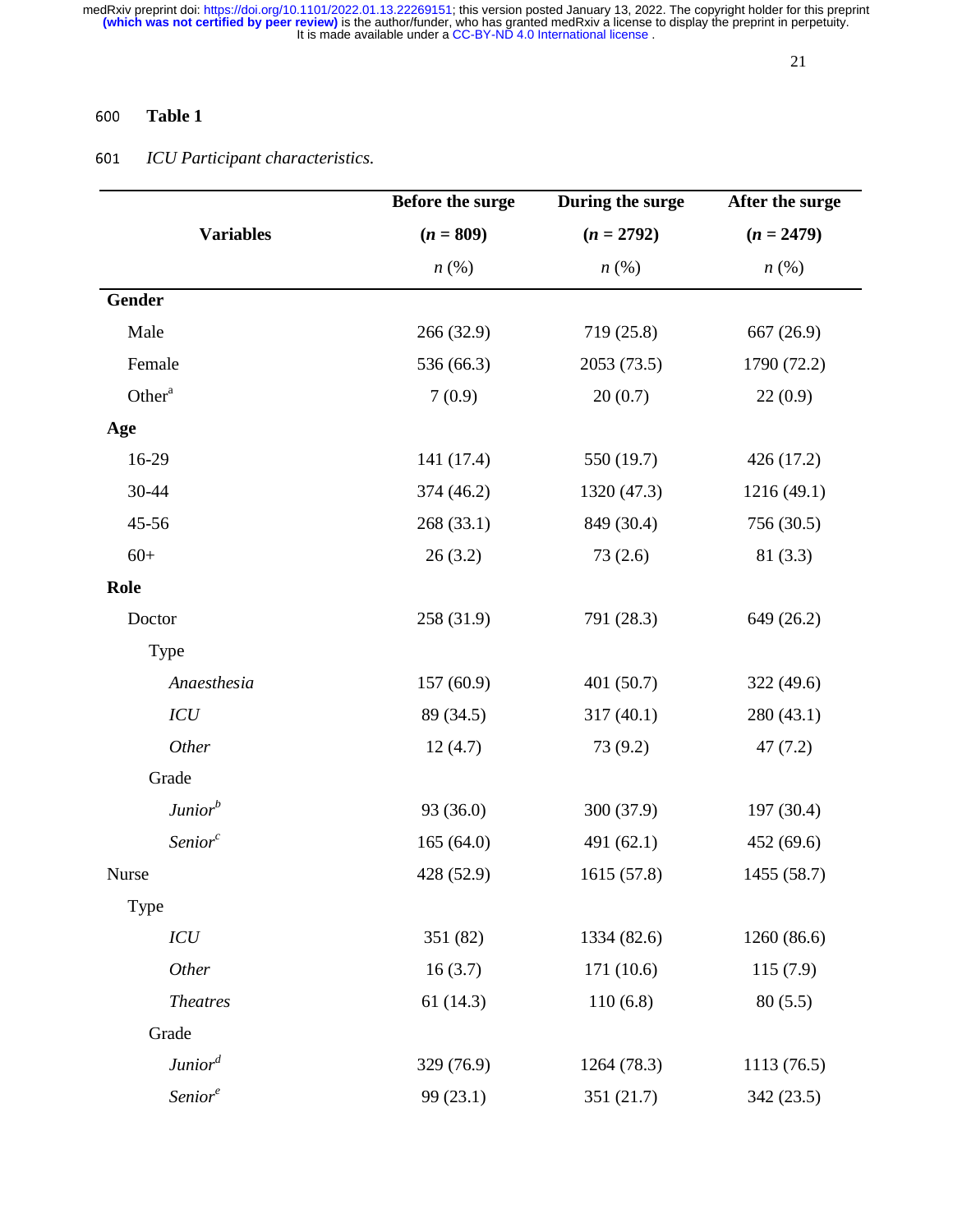| Other <sup>f</sup>                            |                                                                                                                                                                                                                                                                                                                                                                                                                                                                                                                                                                                                                                                                                                                                                         | 123(15.2) | 386 (13.8) | 375(15.1) |
|-----------------------------------------------|---------------------------------------------------------------------------------------------------------------------------------------------------------------------------------------------------------------------------------------------------------------------------------------------------------------------------------------------------------------------------------------------------------------------------------------------------------------------------------------------------------------------------------------------------------------------------------------------------------------------------------------------------------------------------------------------------------------------------------------------------------|-----------|------------|-----------|
| 602<br>603<br>604<br>605<br>606<br>607<br>608 | Note: <sup>a</sup> : indicates both, those who chose to not disclose their gender, and those who selected<br>'other'. <sup>b</sup> : refers to those who chose the following grading categories: FY 1-2, ST 3-4, ST 5-6,<br>ST 6-7. $\degree$ : refers to those who chose the following grading categories: consultant or senior<br>associate specialist. <sup>d</sup> : refers to those who chose the following grading categories: Band 5 or<br>Band 6. <sup>e</sup> : refers to those who chose the following grading categories Band 7, Band 8 or Band<br>9. <sup>f</sup> : encompasses the following job roles: Healthcare assistant, Occupational therapist,<br>Operating Department Practitioner (ODP), Pharmacist, Physiotherapist and 'Other'. |           |            |           |
| 609                                           |                                                                                                                                                                                                                                                                                                                                                                                                                                                                                                                                                                                                                                                                                                                                                         |           |            |           |
| 610                                           |                                                                                                                                                                                                                                                                                                                                                                                                                                                                                                                                                                                                                                                                                                                                                         |           |            |           |
| 611                                           |                                                                                                                                                                                                                                                                                                                                                                                                                                                                                                                                                                                                                                                                                                                                                         |           |            |           |
| 612                                           |                                                                                                                                                                                                                                                                                                                                                                                                                                                                                                                                                                                                                                                                                                                                                         |           |            |           |
| 613                                           |                                                                                                                                                                                                                                                                                                                                                                                                                                                                                                                                                                                                                                                                                                                                                         |           |            |           |
| 614                                           |                                                                                                                                                                                                                                                                                                                                                                                                                                                                                                                                                                                                                                                                                                                                                         |           |            |           |
| 615                                           |                                                                                                                                                                                                                                                                                                                                                                                                                                                                                                                                                                                                                                                                                                                                                         |           |            |           |
| 616                                           |                                                                                                                                                                                                                                                                                                                                                                                                                                                                                                                                                                                                                                                                                                                                                         |           |            |           |
| 617                                           |                                                                                                                                                                                                                                                                                                                                                                                                                                                                                                                                                                                                                                                                                                                                                         |           |            |           |
| 618                                           |                                                                                                                                                                                                                                                                                                                                                                                                                                                                                                                                                                                                                                                                                                                                                         |           |            |           |
| 619                                           |                                                                                                                                                                                                                                                                                                                                                                                                                                                                                                                                                                                                                                                                                                                                                         |           |            |           |
| 620                                           |                                                                                                                                                                                                                                                                                                                                                                                                                                                                                                                                                                                                                                                                                                                                                         |           |            |           |
| 621                                           |                                                                                                                                                                                                                                                                                                                                                                                                                                                                                                                                                                                                                                                                                                                                                         |           |            |           |
| 622                                           |                                                                                                                                                                                                                                                                                                                                                                                                                                                                                                                                                                                                                                                                                                                                                         |           |            |           |
| 623                                           |                                                                                                                                                                                                                                                                                                                                                                                                                                                                                                                                                                                                                                                                                                                                                         |           |            |           |
| 624                                           |                                                                                                                                                                                                                                                                                                                                                                                                                                                                                                                                                                                                                                                                                                                                                         |           |            |           |
| 625                                           |                                                                                                                                                                                                                                                                                                                                                                                                                                                                                                                                                                                                                                                                                                                                                         |           |            |           |
| 626                                           |                                                                                                                                                                                                                                                                                                                                                                                                                                                                                                                                                                                                                                                                                                                                                         |           |            |           |
| 627                                           |                                                                                                                                                                                                                                                                                                                                                                                                                                                                                                                                                                                                                                                                                                                                                         |           |            |           |
| 628                                           |                                                                                                                                                                                                                                                                                                                                                                                                                                                                                                                                                                                                                                                                                                                                                         |           |            |           |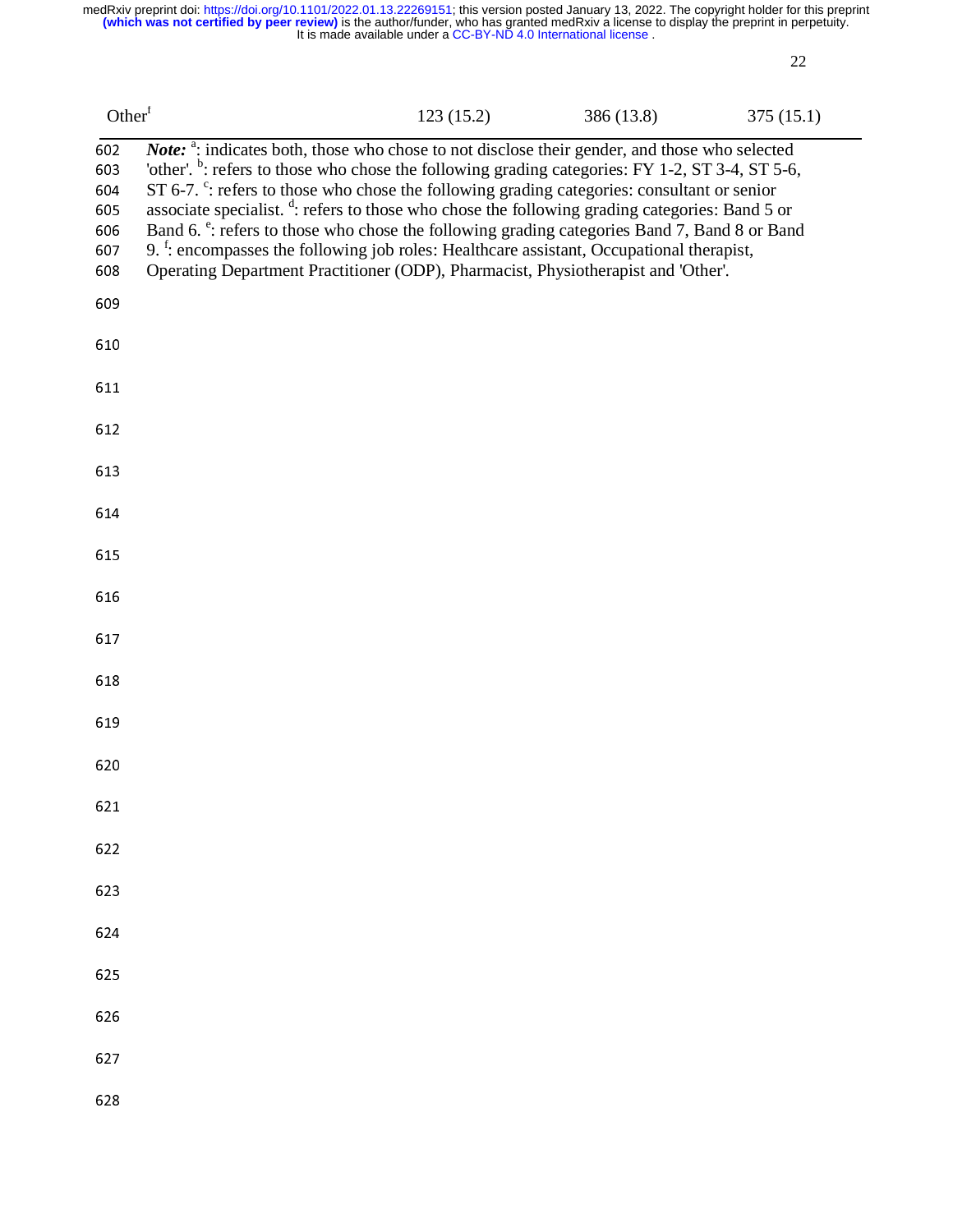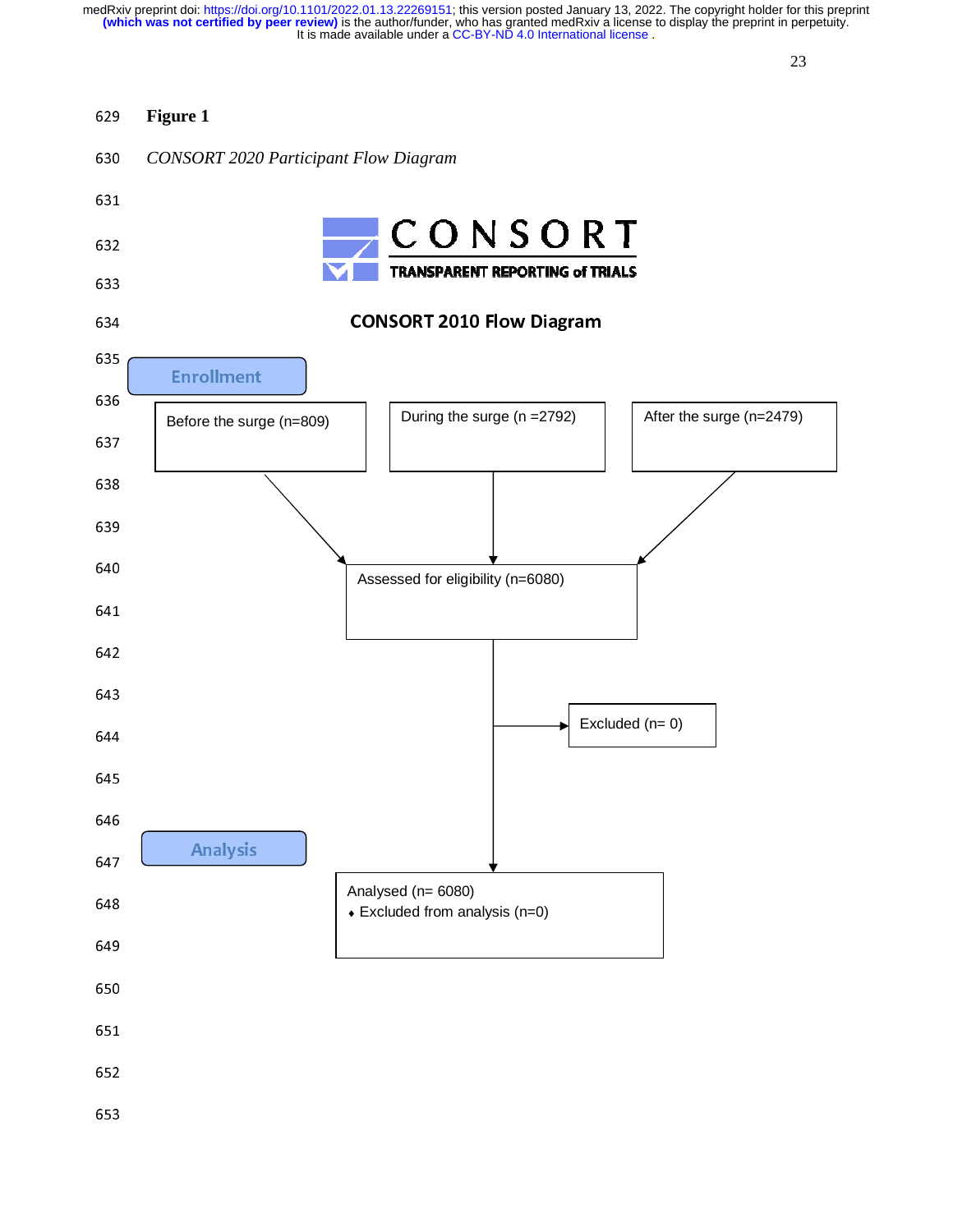# **Figure 2**

- *Percentage prevalence and confidence intervals of participants meeting the threshold criteria*
- *for depression, anxiety, PTSD and problem drinking across the COVID-19 2020/2021 winter*
- *surge.*



659 *Note.* Before, after and during samples are independent. The joining lines act as a visual aid.<br>660 Before surge represents 19th November to 17th December 2020; during the surge represents 660 Before surge represents 19th November to 17th December 2020; during the surge represents -<br>661 26th January – 17th February 2021: and after the surge represents - 14th April – 24th May 661 26th January – 17th February 2021; and after the surge represents - 14th April – 24th May . 2021.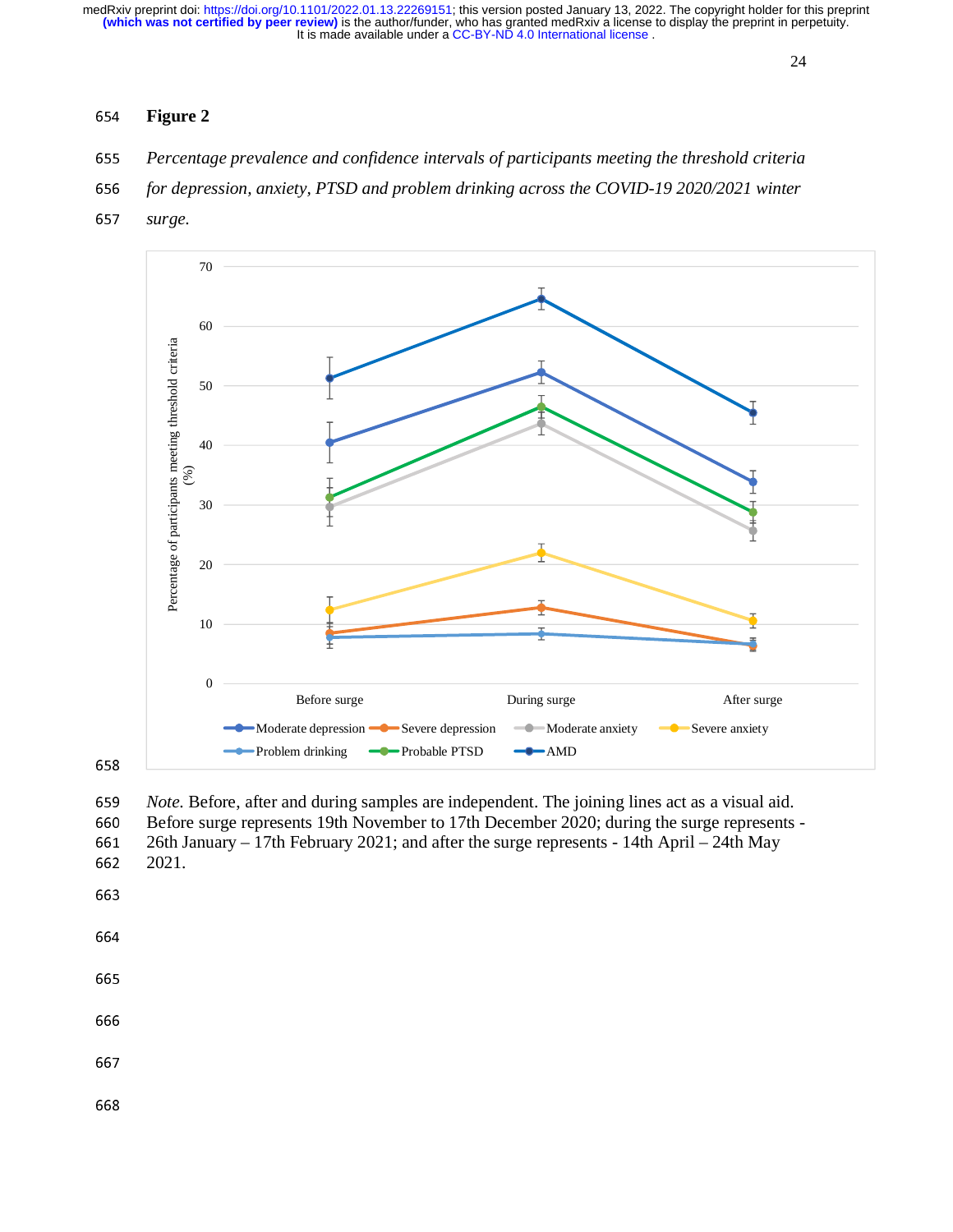

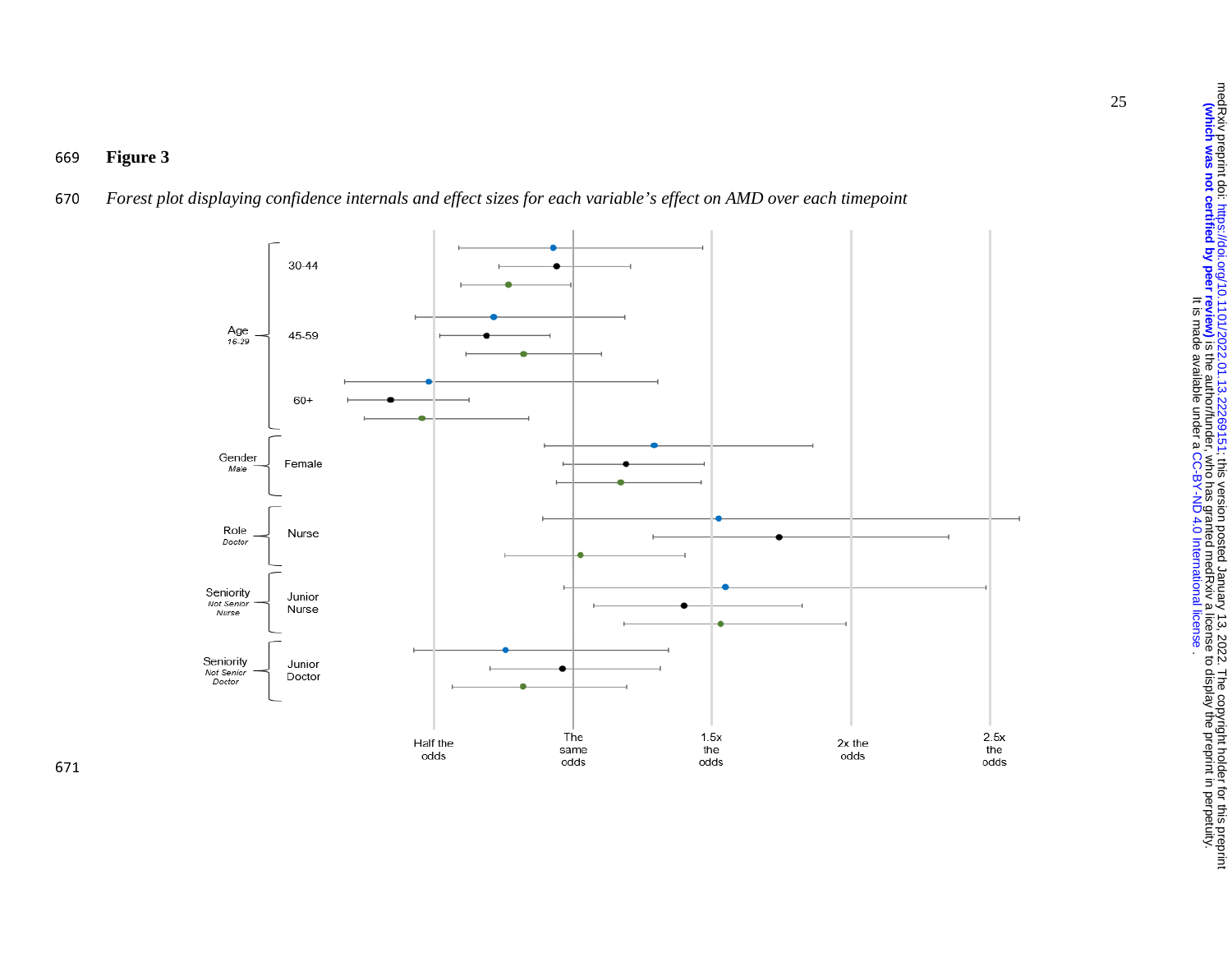- <sup>672</sup>*Note*: Blue markers indicate before the surge, black markers indicate during the surge, and green markers indicates after the surge. Reference 673 group italicised under each variable. Analysis was only carried out for doctors and nurses, senior nurses were compared to all others
- <sup>674</sup>(junior nurses and all doctors); senior doctors were compared to all others (junior doctors and all nurses).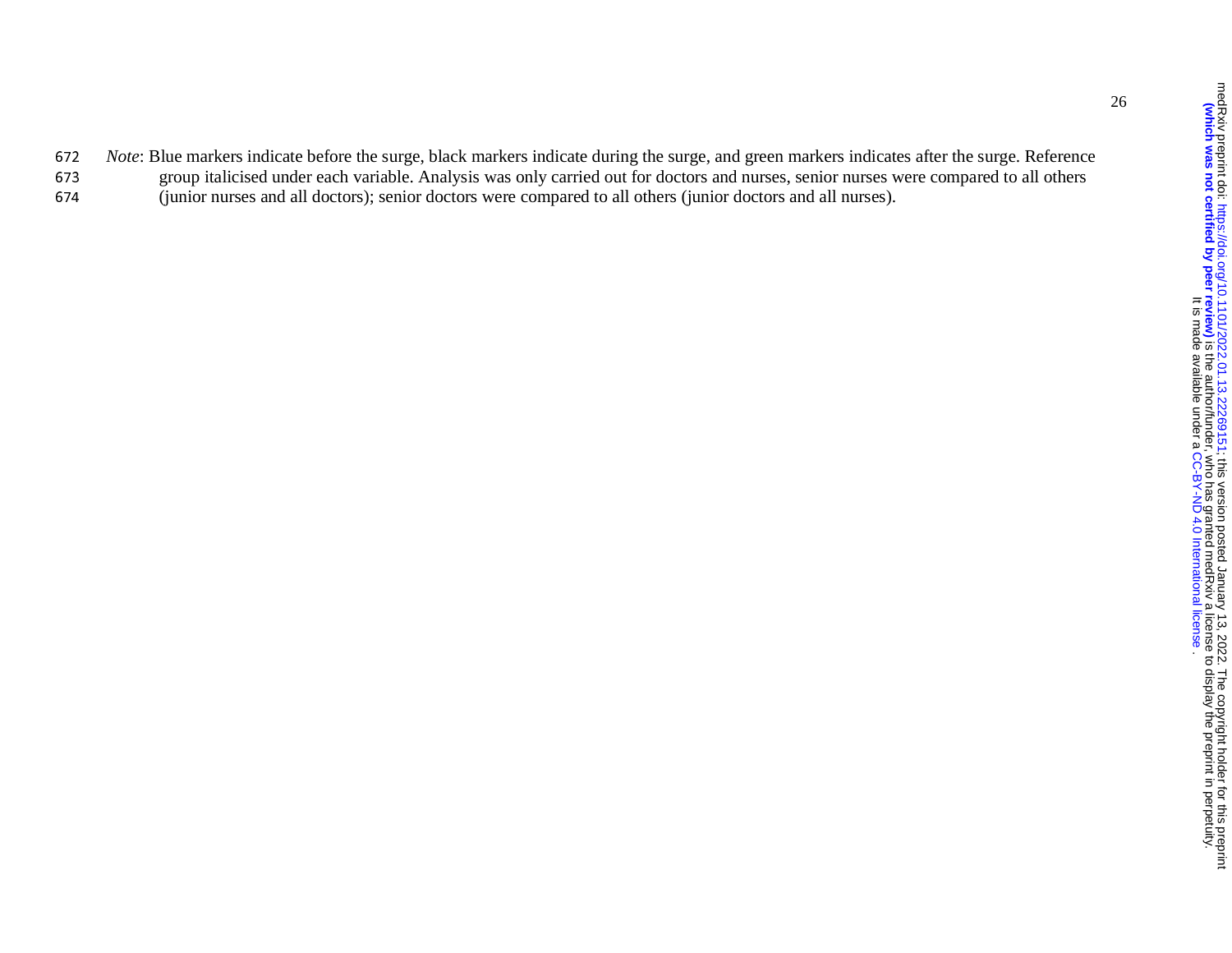# <sup>675</sup>**Figure 4**

<sup>676</sup>*Forest plot displaying confidence intervals and effect sizes for each variable's effect on functional impairment over each timepoint.*